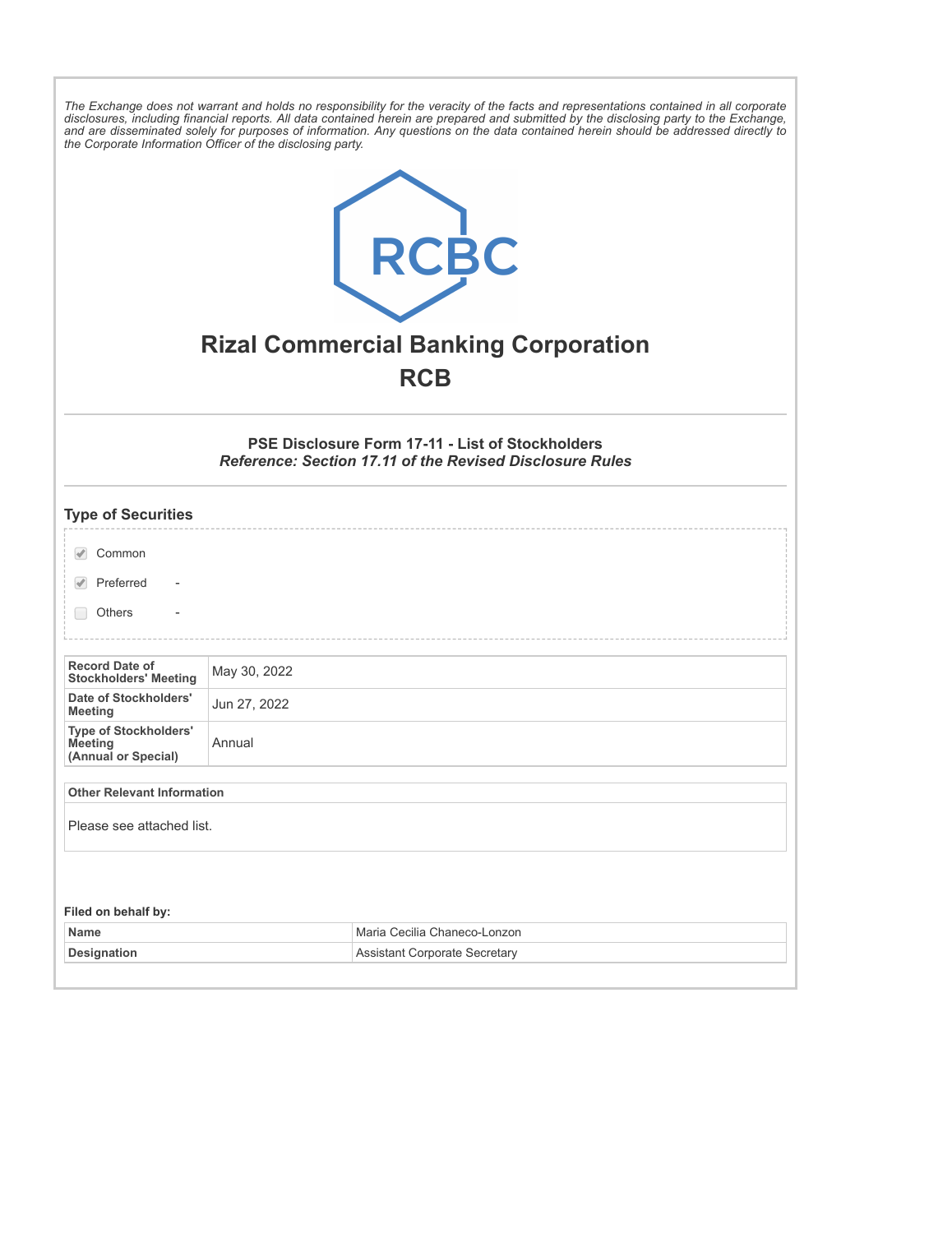| <b>COMMON SH NAME</b>                                               | <b>OUTSTANDING SHARES</b> | PERCENTAGE         |
|---------------------------------------------------------------------|---------------------------|--------------------|
| CHUA, VICKY BARRETTO                                                | 100.00                    | 0.00000            |
| FAJARDO, MARIETTA A.                                                | 638.00                    | 0.00003            |
| CHUA, MARIA TERESA N.                                               | 169.00                    | 0.00001            |
| TAN, REMEDIOS TIU                                                   | $\overline{13}, 129.00$   | 0.00064            |
| TAN, ALFREDO                                                        | 516.00                    | 0.00003            |
| DIAZ, RICARDO L.                                                    | 6.00                      | 0.00000            |
| ALVAREZ, RODERICK ALAIN                                             | 115.00                    | 0.00001            |
| <b>ESTRADA, FRANCIS G.</b>                                          | 3.00                      | 0.00000            |
| LAUREL, FRANCIS                                                     | 2.00                      | 0.00000            |
| FERNANDEZ-ESTAVILLO, MA. CELIA H.                                   | 18.00                     | 0.00000            |
| <b>HANS YAP HWANG</b>                                               | 833.00                    | 0.00004            |
| RAMOS, CAROLYN                                                      | 129.00                    | 0.00001            |
| PO, VICTORIA L.                                                     | 1,495.00                  | 0.00007            |
| MARTINEZ, CARMEN R.                                                 | 750.00                    | 0.00004            |
| OSMENA, ISABEL                                                      | 15.00                     | 0.00000            |
| SANCHEZ, WILFRIDO E.                                                | 1.00                      | 0.00000            |
| SALOM, R. JOHN CHRISTOPHER J.                                       | 874.00                    | 0.00004            |
| SALOM, H.J. ADELEEN FRANCES J.                                      | 874.00                    | 0.00004            |
| IMEE T. ESTABILLO &/OR NIKKA DENESSE                                | 115.00                    | 0.00001            |
| E. QUINSAAT                                                         |                           |                    |
| YUCHENGCO, YVONNE S.                                                | 1.00                      | 0.00000            |
| EIZMENDI, FRANCISCO                                                 | 1.00                      | 0.00000            |
| OCAMPO, ROBERTO DE                                                  | 1.00                      | 0.00000            |
| VEA, REYNALDO                                                       | 1.00                      | 0.00000            |
| AU, OWEN NATHANIEL AU ITF: LI MARCUS                                | 11.00                     | 0.00000            |
|                                                                     |                           |                    |
| BDO SECURITIES CORP.                                                | 1,395.00                  | 0.00007            |
| EIB SECURITIES INC.                                                 | 12.00                     | 0.00000            |
| ACERO, NICASIO MARIN JR. &/OR ARNOLFO                               | 505.00                    | 0.00002            |
| O.                                                                  |                           |                    |
| CHAN, SHERWIN CO                                                    | 25.00                     | 0.00000            |
| CHOA MEI LING                                                       | 19.00                     | 0.00000            |
| <b>CUBILLAN, JACINTO CU</b>                                         | 22.00                     | 0.00000            |
| ESTABILLO, IMEE T.                                                  | 2.00                      | 0.00000            |
| GUSAYKO ONG, MARIA CHUA                                             | 2.00                      | 0.00000            |
| JASMIN, JUANITA S.                                                  | 12.00                     | 0.00000            |
| RAMIREZ, IDA                                                        | 9.00                      | 0.00000            |
| TAN, CRESENCIO B.                                                   | 52.00                     | 0.00000            |
| UY, CO FAY                                                          | 1,222.00                  | 0.00006            |
| YAP, BENNETH YAP &/OR LIBERATA BASA                                 | 2.00                      | 0.00000            |
|                                                                     |                           |                    |
| CORTEZ, PAULINO A.                                                  | 10,000.00                 | 0.00049            |
| TEAGUE, CHRISTOPHER IAN                                             | 100.00                    | 0.00000            |
| MCCARTHY, ROBERT                                                    | 100.00                    | 0.00000            |
| YANG JIN LIANG                                                      | 100,000.00                | 0.00491            |
| SEC ACCOUNT FAO: VARIOUS CUSTOMERS                                  | 538.00                    | 0.00003            |
| OF GUOGO SEC (PHILS) INC.                                           |                           |                    |
|                                                                     |                           |                    |
| ALINDOGAN JR., ANTONINO<br><b>CHARLTON NG ITF KAITLIN CHUA NG</b>   | 1.00<br>2,000.00          | 0.00000            |
|                                                                     |                           | 0.00010            |
| CHARLTON NG ITF BENEDICT CHUA NG<br>AMERICAN WIRE & CABLE CO., INC. | 2,000.00<br>20,000.00     | 0.00010<br>0.00098 |
|                                                                     |                           |                    |
| CHAM TENG HUI<br>TANJUAKIO, NOE AMAGNA                              | 40,000.00                 | 0.00196<br>0.00014 |
| TEO, STEPHEN T. TEO &/OR TERESITA R.                                | 2,777.00<br>3,000.00      | 0.00015            |
|                                                                     |                           |                    |
| ALCANTARA, ZENAIDA P. ALCANTARA &/OR                                | 25,000.00                 | 0.00123            |
| LUIS M.                                                             |                           |                    |
| DAVID, MARY LYN Y.                                                  | 1,100.00                  | 0.00005            |
|                                                                     |                           |                    |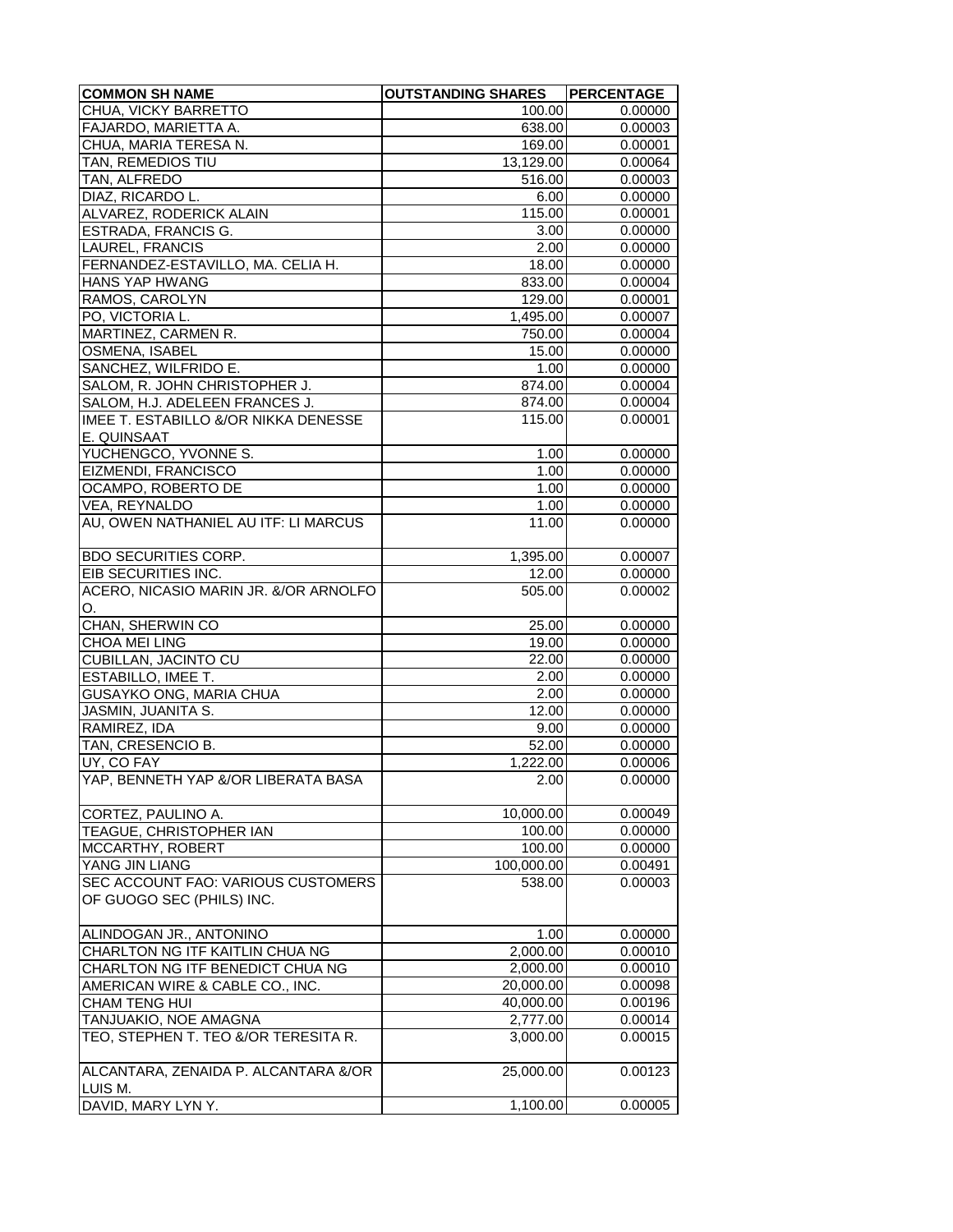| JULIETA Q. TAGORDA ITF JONAS ALEXIS Q.                               | 82.00              | 0.00000 |
|----------------------------------------------------------------------|--------------------|---------|
| TAGORDA                                                              |                    |         |
| SEC ACCOUNT NO. 2 FAO: VARIOUS                                       | 81.00              | 0.00000 |
| <b>CUSTOMERS OF GUOCO SECURITIES</b>                                 |                    |         |
| (PHILIPPINES), INC.                                                  |                    |         |
| YU, JAMES ONG                                                        | 100.00             | 0.00000 |
| EDWIN B. ARCILLA &/OR MINDA GARCIA                                   | 200.00             | 0.00001 |
| CASAMBROS, NEMESIO D. CASAMBROS                                      | 500.00             | 0.00002 |
| &/OR PRISCILA D.                                                     |                    |         |
| RUBIALES, PAUL OBANIANA                                              | 300.00             | 0.00001 |
| PASCUAL, ALVIN J.                                                    | 345.00             | 0.00002 |
| YAN, LUCIO W. YAN &/OR CLARA                                         | 30,000.00          | 0.00147 |
| VALENCIA, JESUS SAN LUIS                                             | 20.00              | 0.00000 |
| MAXIMO S. UY &/OR LIM HUE HUA                                        | 20,000.00          | 0.00098 |
| DIPASUPIL, MARGARITA F.                                              | 1,382.00           | 0.00007 |
| <b>HAPI ILOILO CORPORATION</b>                                       | 100.00             | 0.00000 |
| TAN, ROGER KO TAN &/OR MAE ROLEN                                     | 4,707.00           | 0.00023 |
| <b>HING</b><br>VILLANUEVA, FRANK CHUA                                | 553.00             | 0.00003 |
| LIM, CHARLIE S.                                                      | 10,000.00          | 0.00049 |
| M.J. SORIANO TRADING, INC.                                           | 100.00             | 0.00000 |
| YAO, SHUOBIN                                                         | 57,000.00          | 0.00280 |
| YAO, SHUOYU                                                          | 57,000.00          | 0.00280 |
| PUEY, MANUEL H.                                                      | 1,000.00           | 0.00005 |
| GASPAY, MERLY B.                                                     | 100.00             | 0.00000 |
| TALISAYAN, BENITA Z.                                                 | 1,300.00           | 0.00006 |
| NAVAS, WINFRED T.                                                    | 500.00             | 0.00002 |
| TACUB, PACIFICO B.                                                   | 2,000.00           | 0.00010 |
| LIM, NIEVES Q. LIM &/OR CHARIS                                       | 1,000.00           | 0.00005 |
| HONEYLET Q.                                                          |                    |         |
| ANGANGCO, RAOUL R.                                                   | 10,000.00          | 0.00049 |
| HYDEE MANAGEMENT & RESOURCE                                          | 2,173,349.00       | 0.10667 |
| CORPORATION                                                          |                    |         |
| NERA, MEDEL T.                                                       | $\overline{1}$ .00 | 0.00000 |
| LOMBOS, MANUEL C. &/OR MEYRICK J.                                    | 68,574.00          | 0.00337 |
|                                                                      |                    |         |
| SYBASE EQUITY INVESTMENTS                                            | 23,528,800.00      | 1.15480 |
| CORPORATION                                                          |                    |         |
| ONG, JILLIANNE DE JESUS                                              | 5,000.00           | 0.00025 |
| REITERER, ALFRED                                                     | 1.00               | 0.00000 |
| BUENAVENTURA, LEOPOLDO E. SAN                                        | 250.00             | 0.00001 |
| NAVARRO, RODEL SY                                                    | 10.00              | 0.00000 |
| CBNA MLA OBO AC 6011800001                                           | 4.00               | 0.00000 |
| CHENG, CHARLEY W.                                                    | 198.00             | 0.00001 |
| LAW, JOHN                                                            | 1.00               | 0.00000 |
| BALADAD, ALFREDO R.                                                  | 1,300.00           | 0.00006 |
| ESMANE, CONCHITA E.                                                  | 790.00             | 0.00004 |
|                                                                      |                    |         |
| LEOPOLDO E. SAN BUENAVENTURA ITF                                     | 100.00             | 0.00000 |
| CHARMELYN M. SAN BUENAVENTURA                                        |                    |         |
|                                                                      | 100.00             | 0.00000 |
| LEOPOLDO E. SAN BUENAVENTURA ITF<br>LEOPOLDO M. SAN BUENAVENTURA JR. |                    |         |
|                                                                      |                    |         |
| LEOPOLDO E. SAN BUENAVENTURA ITF                                     | 100.00             |         |
| MARGHELYC M. SAN BUENAVENTURA                                        |                    | 0.00000 |
| LEOPOLDO E. SAN BUENAVENTURA ITF                                     | 100.00             | 0.00000 |
| QUELHMARD M. SAN BUENAVENTURA                                        |                    |         |
| LEOPOLDO E. SAN BUENAVENTURA ITF                                     | 100.00             | 0.00000 |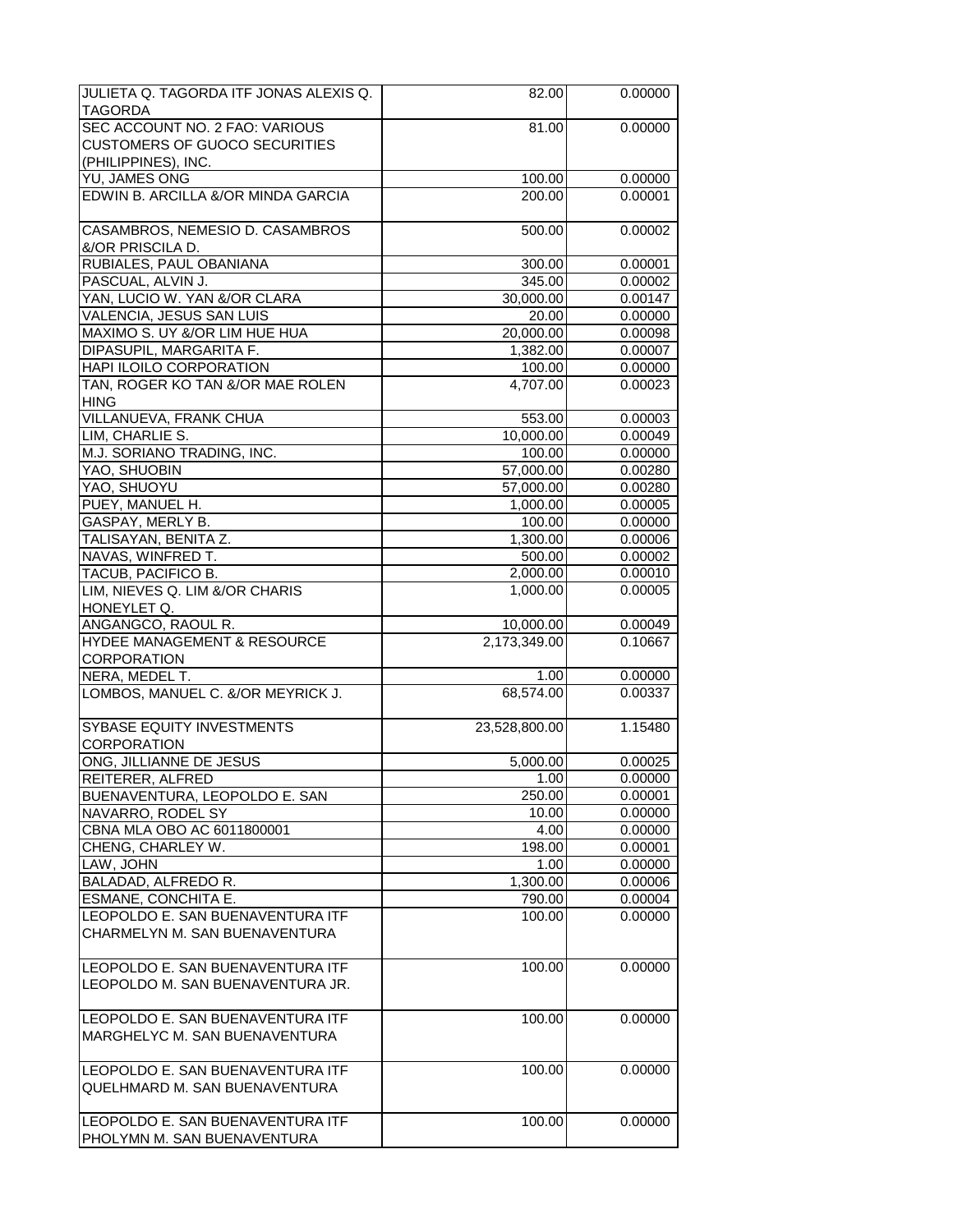| LEOPOLDO E. SAN BUENAVENTURA ITF | 100.00                | 0.00000 |
|----------------------------------|-----------------------|---------|
| MAYRHILYN M. SAN BUENAVENTURA    |                       |         |
|                                  |                       |         |
| RAMOS, ELISEA S.                 | 3,234.00              | 0.00016 |
|                                  |                       |         |
| VIDAL, CHERRY R.                 | 647.00                | 0.00003 |
| RAMOS, JOSEPH DAVID S.           | 647.00                | 0.00003 |
| RAMOS, ELSIE GRACE S.            | 647.00                | 0.00003 |
| BUENAVENTURA, GIL A.             | 5.00                  | 0.00000 |
| SANTOS, JUAN B.                  | 5.00                  | 0.00000 |
| CLAUDIO, GABRIEL S.              | 1.00                  | 0.00000 |
| DIOS, ADELITA A. VERGEL DE       | 1.00                  | 0.00000 |
| ALEXIS CONSORCIO P. PASQUIN      | 563.00                | 0.00003 |
|                                  |                       |         |
| MONTES, VAUGHN F.                | 5.00                  | 0.00000 |
| HERRERA III, FLORENTINO M.       | 1.00                  | 0.00000 |
| SHAREHOLDERS' ASSOCIATION OF THE | 100.00                | 0.00000 |
| PHILIPPINES, INC.                |                       |         |
| DIPASUPIL, CHRISTIAN FANDIALAN   | 1,000.00              | 0.00005 |
| HERRERA, NADEZHDA ISKRA F.       | 200.00                | 0.00001 |
| ESTERO, FELICITAS DIPASUPIL      | 1,382.00              | 0.00007 |
| RICARDO L. DIAZ                  | 42.00                 | 0.00000 |
| LARRGO SECURITIES CO., INC.      | 12.00                 | 0.00000 |
| JOAQUIN FALGUERA JUNQUERA        | 380.00                | 0.00002 |
|                                  |                       |         |
| SANDRA MARIE R. AGUILAR          | 3,272.00              | 0.00016 |
| <b>GISELLE KAREN Y. GO</b>       | 10,000.00             | 0.00049 |
| REUEL ALLACAR ALMARIO            | 2,333.00              | 0.00011 |
| STEPHEN G. SOLIVEN               | 38.00                 | 0.00000 |
| LAURITO E. SERRANO               | 1.00                  | 0.00000 |
| BOTSCHAFT N. CHENG OR SEVILA NGO | 1.00                  | 0.00000 |
|                                  |                       |         |
| SHIH-CHIAO LIN                   | 1.00                  | 0.00000 |
| ARNOLD KAI YUEN KAN              | 1.00                  | 0.00000 |
|                                  |                       |         |
| LILIA B. DE LIMA                 | 1.00                  | 0.00000 |
| MANUEL A. SANTIAGO OR ELLA C.    | 65,900.00             | 0.00323 |
| <b>SANTIAGO</b>                  |                       |         |
| <b>GAYATRI P. BERY</b>           | $\overline{1}$ .00    | 0.00000 |
| ARMANDO ENERO                    | 2,065.00              | 0.00010 |
| <b>GERARDO L. SALGADO</b>        | 8.00                  | 0.00000 |
| REGINA CAPITAL DEVELOPMENT CORP  | 324,454.00            | 0.01592 |
|                                  |                       |         |
| REGINA CAPITAL DEV. CORP. 000351 | 25,098.00             | 0.00123 |
|                                  |                       |         |
| ABAYA, CARLOS MIGUEL Y.          | 1,905.00              | 0.00009 |
| ABAYA, JOSE PAOLO Y.             | 1,905.00              | 0.00009 |
| ABAYA, MONA LISA Y.              | 4,496.00              | 0.00022 |
| ALMARIO, ROBERTO                 | 218.00                | 0.00001 |
| ALVENDIA, JOSE P.                | 69.00                 | 0.00000 |
| ALVENDIA, SYLVIA P.              | 116.00                | 0.00001 |
| ALVERO, MYRNA A.                 | 1,207.00              | 0.00006 |
| ANGARA, EDGARDO                  | 13.00                 | 0.00000 |
| ARANETA, ENRIQUE                 | 40.00                 | 0.00000 |
|                                  |                       |         |
| ARANETA II, GREGORIO             | 540.00                | 0.00003 |
| ARCENAL, CELSO R.                | $\overline{1,541.00}$ | 0.00008 |
| BARROGA, ANTONIO B.              | 218.00                | 0.00001 |
| BORROMEO, MILAGROS N.            | 13,662.00             | 0.00067 |
| <b>BUHAY, RICARDO</b>            | 3,122.00              | 0.00015 |
| CALADIAO JR., EUSEBIO            | 3,737.00              | 0.00018 |
| <b>CHAN, FREDERICK</b>           | 111,677.00            | 0.00548 |
| CHANGCO JR., PEDRO               | 425.00                | 0.00002 |
|                                  |                       |         |
| CIPRIANO, BIENVENIDO C.          | 45,354.00             | 0.00223 |
| COCHONGCO, CYNTHIA               | 218.00                | 0.00001 |
| CUEVA, TELESFORO DELA            | 540.00                | 0.00003 |
| DEE, HELEN Y.                    | 438.00                | 0.00002 |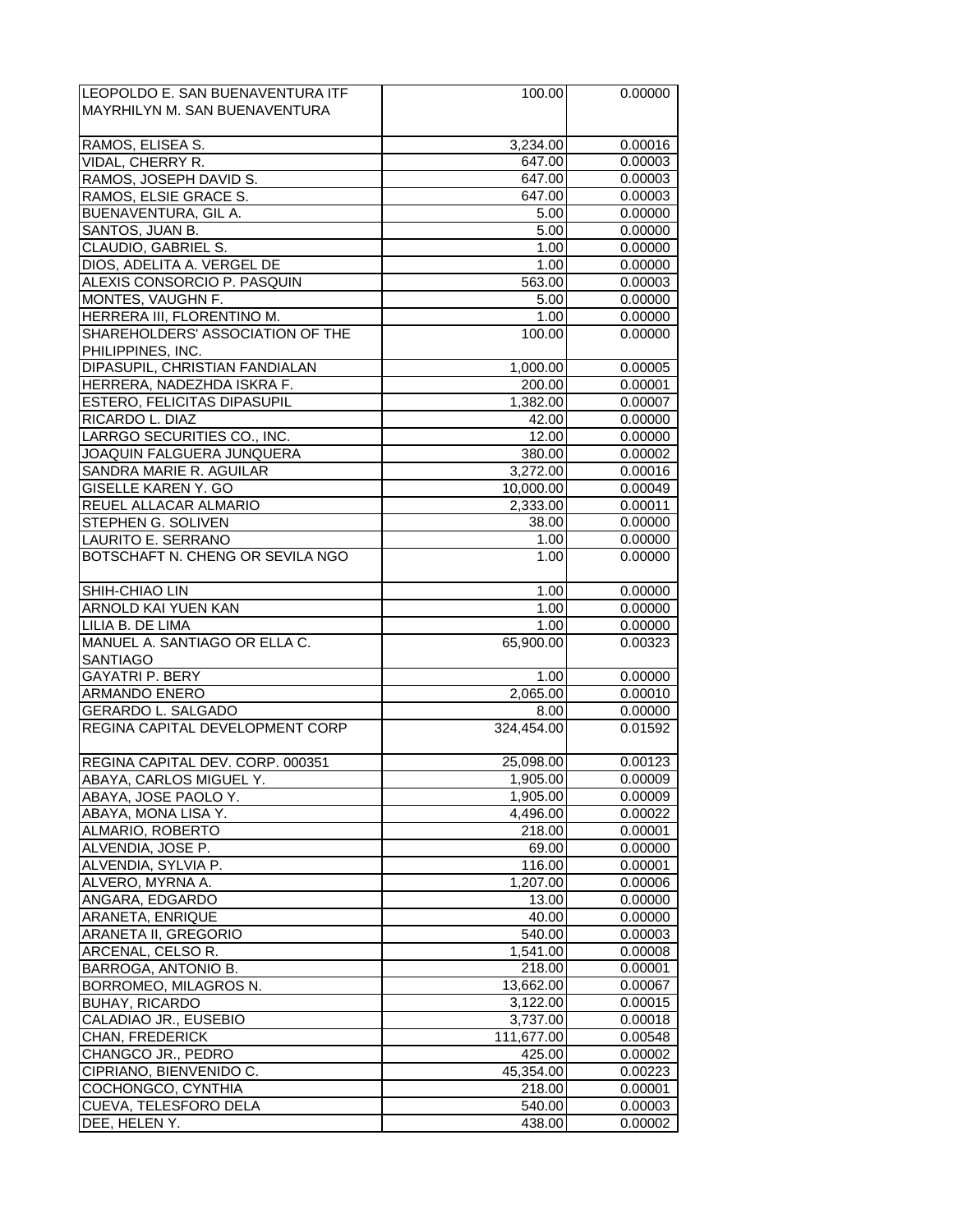| DY, TEDDY T.                          | 247.00                | 0.00001 |
|---------------------------------------|-----------------------|---------|
| FRANCO, RENATO V.                     | 540.00                | 0.00003 |
| GALVAN, FREDESVINDO                   | 540.00                | 0.00003 |
| <b>GO ENG BOK</b>                     | 23.00                 | 0.00000 |
| GO, JOY MARGARET C.                   | 9,000.00              | 0.00044 |
| GOLOY, ANTONIO                        | 540.00                | 0.00003 |
| GOMEZ, ERIBERTO H.                    | $\overline{7,}252.00$ | 0.00036 |
| GUANZON, HENRY                        | 218.00                | 0.00001 |
| FLORENTINO HERRERA III & VICTORIA     | 157.00                | 0.00001 |
|                                       |                       |         |
| SYCIP IN TRUST FOR AMOR ROSELLE       |                       |         |
| <b>HERRERA</b>                        |                       |         |
| FLORENTINO HERRERA III & VICTORIA     | 157.00                | 0.00001 |
| SYCIP IN TRUST FOR ANNA CARMINA       |                       |         |
| <b>HERRERA</b>                        |                       |         |
| ILUSTRE, ANGELINA LEILA A.            | 1,367.00              | 0.00007 |
| ILUSTRE, GIL A.                       | 1,367.00              | 0.00007 |
| ILUSTRE, ROMAN V.                     | 1,367.00              | 0.00007 |
| LEON, HONESTO DE                      | 52.00                 | 0.00000 |
| LIMJUCO, SONIA                        | 14,547.00             | 0.00071 |
| LOPEZ JR., EDUARDO S.                 | 6,091.00              | 0.00030 |
| MACEDA, ARTURO F.                     | 80.00                 | 0.00000 |
| MAGBANUA, RENE T.                     | 2,370.00              | 0.00012 |
| MALLARI, ESPERANZA                    | 364.00                | 0.00002 |
| MARTINEZ, JOSEFINA H.                 | 4,573.00              | 0.00022 |
|                                       |                       |         |
| MARTINEZ, SALVADOR                    | 218.00                | 0.00001 |
| MEDINA, ARMANDO M.                    | 195.00                | 0.00001 |
| ALBERT &/OR BERNADETTE &/OR           | 2,415.00              | 0.00012 |
| EMMANUEL MENDOZA                      |                       |         |
| ANTONIO MOJICA &/OR ZENAIDA MOJICA    | 1,367.00              | 0.00007 |
|                                       |                       |         |
| MONZON, ARTURO T.                     | 32.00                 | 0.00000 |
| PADILLA, ALEXANDER A.                 | 1,550.00              | 0.00008 |
| PADILLA, MARIE GRACE A.               | 23.00                 | 0.00000 |
| PADILLA, MARIA ROSARIO A.             | 23.00                 | 0.00000 |
| PENAOJAS, AZUCENA                     | 10.00                 | 0.00000 |
| PERFECTO, RAFAEL Z.                   | 155.00                | 0.00001 |
| RAMOS JR., CARLOS                     | 4,689.00              | 0.00023 |
| REYES, AMANDO                         | 57.00                 | 0.00000 |
| REYES JR., MAURO C.                   | 45,183.00             | 0.00222 |
| RODRIGUEZ, JOSE MARIA A.              | 790.00                | 0.00004 |
| RODRIGUEZ, MARIA ELENA A              | 790.00                | 0.00004 |
|                                       | 10.00                 |         |
| RODRIGUEZ, SANDRA MARIE A.            |                       | 0.00000 |
| ROJAS JR., FILADELFO S.               | 1,139.00              | 0.00006 |
| ROMAN III, ANGEL                      | 598.00                | 0.00003 |
| RUBIO, CESAR A.                       | 7,252.00              | 0.00036 |
| RUFINO, JOSEFINA PADILLA              | 54,292.00             | 0.00266 |
| SALES, MERLYN K.                      | 604.00                | 0.00003 |
| SANCHEZ, AMPARO V.                    | 6,993.00              | 0.00034 |
| AUGUSTO V. SANCHEZ &/OR FRANCIANINA   | 34.00                 | 0.00000 |
| G. SANCHEZ                            |                       |         |
| MARY LINA SANTIAGO IN TRUST TO DANILO | 5,842.00              | 0.00029 |
| H. &/OR MARIA LINA A. DE SANTIAGO     |                       |         |
|                                       |                       |         |
| STELLA MARIS SANTIAGO IN TRUST TO     | 5,842.00              | 0.00029 |
| DANILO H. &/OR MARIA LINA A. DE       |                       |         |
| <b>SANTIAGO</b>                       |                       |         |
| GERALDINE MARIE SANTIAGO IN TRUST TO  | 5,842.00              | 0.00029 |
| DANILO H. &/OR MARIA LINA A. DE       |                       |         |
| <b>SANTIAGO</b>                       |                       |         |
|                                       |                       |         |
| SANTOS, JOSE F.                       | 1,307.00              | 0.00006 |
| SANTOS, SUSANNE Y.                    | 137.00                | 0.00001 |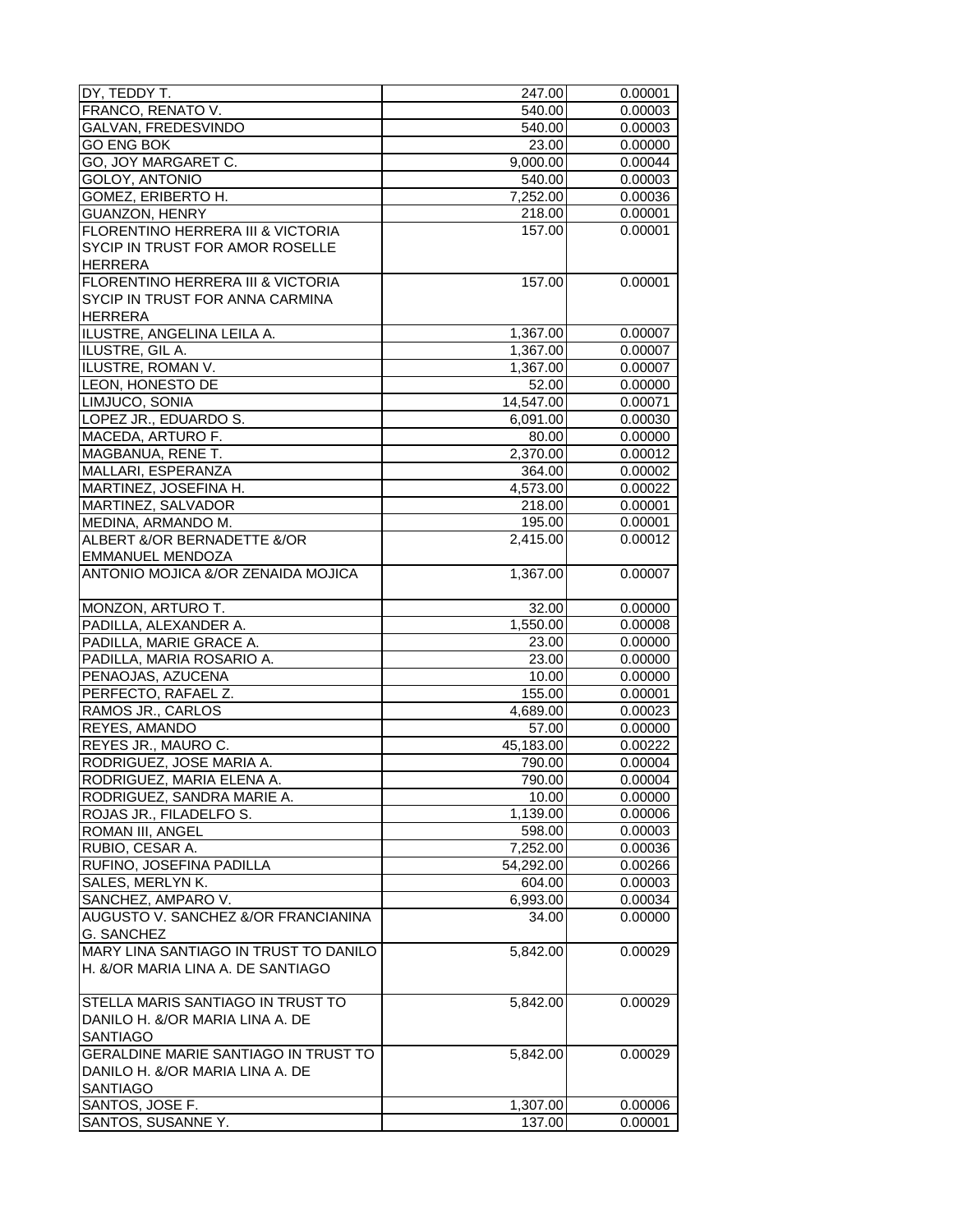| SEGARRA, CONRADO                     | 218.00            | 0.00001  |
|--------------------------------------|-------------------|----------|
| TAN, ALLEN M.                        | 218.00            | 0.00001  |
| TANTOCO JR., BIENVENIDO R.           | 247.00            | 0.00001  |
| TANTOCO SR., BIENVENIDO R.           | 247.00            | 0.00001  |
| TIMBOL, ALEXANDER S.                 | 7,659.00          | 0.00038  |
| VALDEZ, MANUEL C.                    | 50.00             | 0.00000  |
| VALENCIA JR., ABELARDO               | 218.00            | 0.00001  |
| VILLAMOR, REYNALDO                   | 247.00            | 0.00001  |
| YIN, ANTHONY WOO PEY                 | 2,748.00          | 0.00013  |
| GREGORIO YAP JR. &/OR AIDA SANCHEZ   | 3,239.00          | 0.00016  |
|                                      |                   |          |
| YIU. AGUSTINO ONG                    | 218.00            | 0.00001  |
|                                      | 40.00             | 0.00000  |
| YNZON, BENJAMIN DE                   |                   |          |
| YU, EDWARD R.                        | 2,093.00          | 0.00010  |
| YU, PETER C.                         | 140.00            | 0.00001  |
| YUCHENGCO, ALFONSO T.                | 3,997.00          | 0.00020  |
| YUCHENGCO JR., ALFONSO               | 261.00            | 0.00001  |
| ZALDIVAR, MELCHOR P.                 | 20.00             | 0.00000  |
| A. T. YUCHENGCO, INC.                | 255,190.00        | 0.01252  |
| BRIDGESTONE SECURITIES CORPORATION   | 12,454.00         | 0.00061  |
|                                      |                   |          |
| PAN MALAYAN MANAGEMENT AND           | 594,248,085.00    | 29.16585 |
| <b>INVESTMENT CORPORATION</b>        |                   |          |
| RCBC TA #75-172                      | 2,900.00          | 0.00014  |
| RTG & COMPANY, INC.                  | 34.00             | 0.00000  |
| RUSTAN INVESTMENT AND MANAGEMENT     | 12,605.00         | 0.00062  |
| CORPORATION                          |                   |          |
| ALAS, CORNELIO DE LAS                | 114,195.00        | 0.00560  |
| ALAS, CARLOS DE LAS                  | 114,298.00        | 0.00561  |
| DONES, VALENTINO M.                  | 70.00             | 0.00000  |
| JESUS, ZENAIDA D. DE                 | 7,982.00          | 0.00039  |
| SUAREZ, MARIA LUISA J.               | 6,716.00          | 0.00033  |
| RAMIREZ, MARIA SOCORRO J.            | 7,604.00          | 0.00037  |
| JESUS, LUIS CONRADO D. DE            | 7,604.00          | 0.00037  |
| JESUS, MARCOS RUSTICO D. DE          | 7,604.00          | 0.00037  |
| TANADA, CAMILLE F.                   | 110.00            | 0.00001  |
| TANADA, SUSAN F.                     | 110.00            | 0.00001  |
| TANADA, ROSALIA F.                   | 110.00            | 0.00001  |
| TANADA, MELISSA F.                   | 5,623.00          | 0.00028  |
| CO FAY UY                            | 2,937.00          | 0.00014  |
| E. CHUA CHIACO SECURITIES, INC.      | 80.00             | 0.00000  |
| LAUREL III, JOSE S.                  | 92.00             | 0.00000  |
| LEGASPI, GRELI S.                    | 80.00             | 0.00000  |
| GALVEZ, ROSARIO PADILLA              | 69.00             | 0.00000  |
| RUFINO, JOSIE PADILLA                | 92,865.00         | 0.00456  |
| RODRIGUEZ, SYLVIA A.                 | 13,258.00         | 0.00065  |
| VIRATA, CESAR E.A.                   | 167.00            | 0.00001  |
| CHUA, MERCEDES                       | 92.00             | 0.00000  |
| CO, JUSTINA DY                       | 22,973.00         | 0.00113  |
| PENA, TEODORO Q.                     | 101.00            | 0.00000  |
| RCBC TA# 33-472-3                    | 3,260.00          | 0.00016  |
|                                      |                   | 0.00005  |
| ORTIGAS, RAFAEL B.<br>UAL, NESTOR P. | 1,092.00<br>80.00 | 0.00000  |
| CHIACO, BERNARD S. CHUA              | 23.00             |          |
|                                      |                   | 0.00000  |
| NGO, KENDRICK                        | 7.00              | 0.00000  |
| EQUITIWORLD SECURITIES, INC.         | 249.00            | 0.00001  |
| DINGCO, ANGELITO DELA                | 11.00             | 0.00000  |
| RCBC T/A 76-284-9                    | 2,169.00          | 0.00011  |
| CRUZ, NORLABEL DELA                  | 11.00             | 0.00000  |
| ZIALCITA, XAVIER                     | 3.00              | 0.00000  |
| DY, MARCELO T.                       | 1.00              | 0.00000  |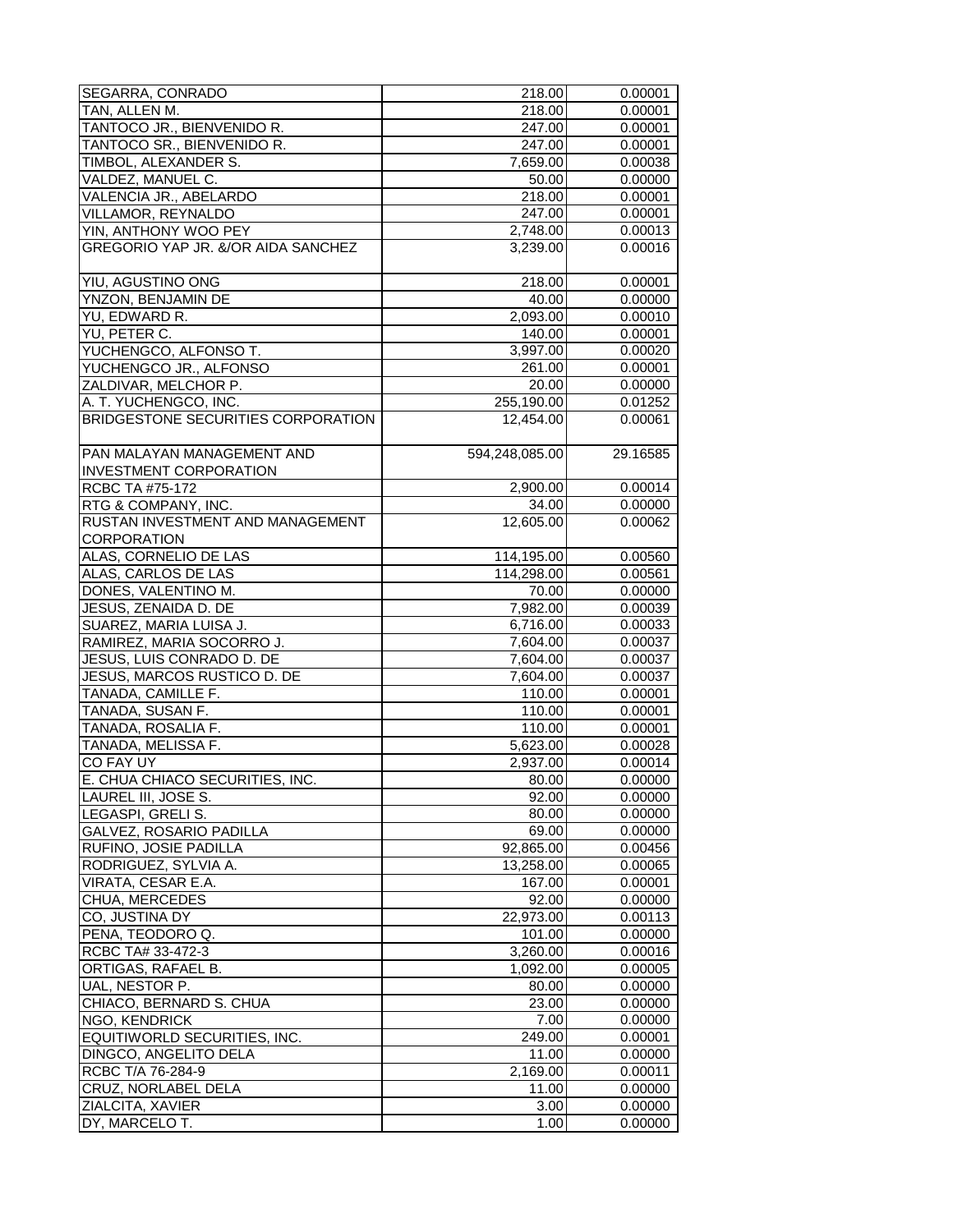| PUEY, ANNA CRISTINA                        | 1.00     | 0.00000 |
|--------------------------------------------|----------|---------|
| PUEY, ANNA MARIE                           | 3.00     | 0.00000 |
| PUEY, JOSE ALFONSO                         | 3.00     | 0.00000 |
| ZARAGOZA, ROSAURO D.                       | 97.00    | 0.00000 |
| ROSAL, RAYMOND U.                          | 168.00   | 0.00001 |
| AQUINO, GODOFREDO                          | 57.00    | 0.00000 |
| ANGPING & ASSOC. SEC., INC. A/C            | 259.00   | 0.00001 |
| <b>CWEI0000</b>                            |          |         |
| GISON JR., AMBROSIO M.                     | 57.00    | 0.00000 |
| ALVENDIA, ESPERANZA                        | 2,265.00 | 0.00011 |
|                                            |          |         |
| SYCIP, JOSE G.                             | 437.00   | 0.00002 |
| SYCIP, JOHN G.                             | 142.00   | 0.00001 |
| DIZON, SALVADOR T.                         | 347.00   | 0.00002 |
| ABELLERA, FELIX                            | 100.00   | 0.00000 |
| SYCIP, PAUL                                | 57.00    | 0.00000 |
| BARJA, EDWARD                              | 20.00    | 0.00000 |
| INVESTORS SECURITIES, INC.                 | 34.00    | 0.00000 |
| OLAGUER, ROGERIO R.                        | 1,365.00 | 0.00007 |
| ORIENTAL ASSURANCE CORPORATION             | 1,966.00 | 0.00010 |
| EAST ASIA CAPITAL CORPORATION              | 103.00   | 0.00001 |
| <b>ASIA PACIFIC CAPITAL EQUITIES &amp;</b> | 23.00    | 0.00000 |
| SECURITIES CORP.                           |          |         |
| YAP, ROSALINA O.                           | 179.00   | 0.00001 |
| PNB SECURITIES, INC.                       | 211.00   | 0.00001 |
| YOUNG, JAMES D.                            | 5,451.00 | 0.00027 |
| MUKESH S. ADVANI &/OR SITA S. ADVANI       | 319.00   | 0.00002 |
|                                            |          |         |
| INTRA INVEST SECURITIES, INC.              | 4,201.00 | 0.00021 |
| POA LIM &/OR VIVIAN L. TAN                 | 75.00    | 0.00000 |
| DUHIG, ELSIE T.                            | 150.00   | 0.00001 |
| DEES SECURITIES CORPORATION                | 345.00   | 0.00002 |
| SARABIA, CONDRADO L.                       | 60.00    | 0.00000 |
| CUBILLAN, ROSALINA C.                      | 127.00   | 0.00001 |
| FORTUNATO &/OR ARSENIA SY                  | 2,875.00 | 0.00014 |
| R. COYIUTO SECURITIES, INC.                | 172.00   | 0.00001 |
| R.S. LIM & COMPANY, INC.                   | 750.00   | 0.00004 |
| TORRES, FLORDELIZA G.                      | 115.00   | 0.00001 |
| VALENZUELA, ELSA                           | 460.00   | 0.00002 |
| OPTIMUM SECURITIES CORPORATION             | 2,499.00 | 0.00012 |
| CANEDA, LUCITA                             | 129.00   | 0.00001 |
| TORRE. LARA M.                             |          |         |
|                                            | 230.00   | 0.00001 |
| CRUZ, MILAGROS O. DELA                     | 885.00   | 0.00004 |
| HAO, ANGELINA                              | 60.00    | 0.00000 |
| LU, RINA U.                                | 115.00   | 0.00001 |
| WONG WEE SIOK                              | 29.00    | 0.00000 |
| OCUBILLO, JOSEPHINE F.                     | 105.00   | 0.00001 |
| CO, BYRON JOHN                             | 437.00   | 0.00002 |
| CAYABYAB, ROVIL L.                         | 519.00   | 0.00003 |
| FERNANDEZ, GLORIA S.                       | 650.00   | 0.00003 |
| HERNARDO, NEL                              | 115.00   | 0.00001 |
| LEE, WILLY P.                              | 632.00   | 0.00003 |
| QUIMBO, TERESITA                           | 45.00    | 0.00000 |
| QUIMBO, VINCENT CHRISTIAN                  | 30.00    | 0.00000 |
| SINGSON, ANTONIO                           | 22.00    | 0.00000 |
| TIZO, ALEX                                 | 115.00   | 0.00001 |
| TANLU, JOEMARIE                            | 389.00   | 0.00002 |
| ALDRIC CHUA &/OR KATHERINE CHUA            | 405.00   | 0.00002 |
| CHEN, JOHNSON                              | 402.00   | 0.00002 |
| REYES, ROBERTO A.                          | 57.00    | 0.00000 |
| YUBOCO, FIDEL &/OR EVANGELINE              | 750.00   | 0.00004 |
| CARDENAS, DAVID                            | 1,301.00 | 0.00006 |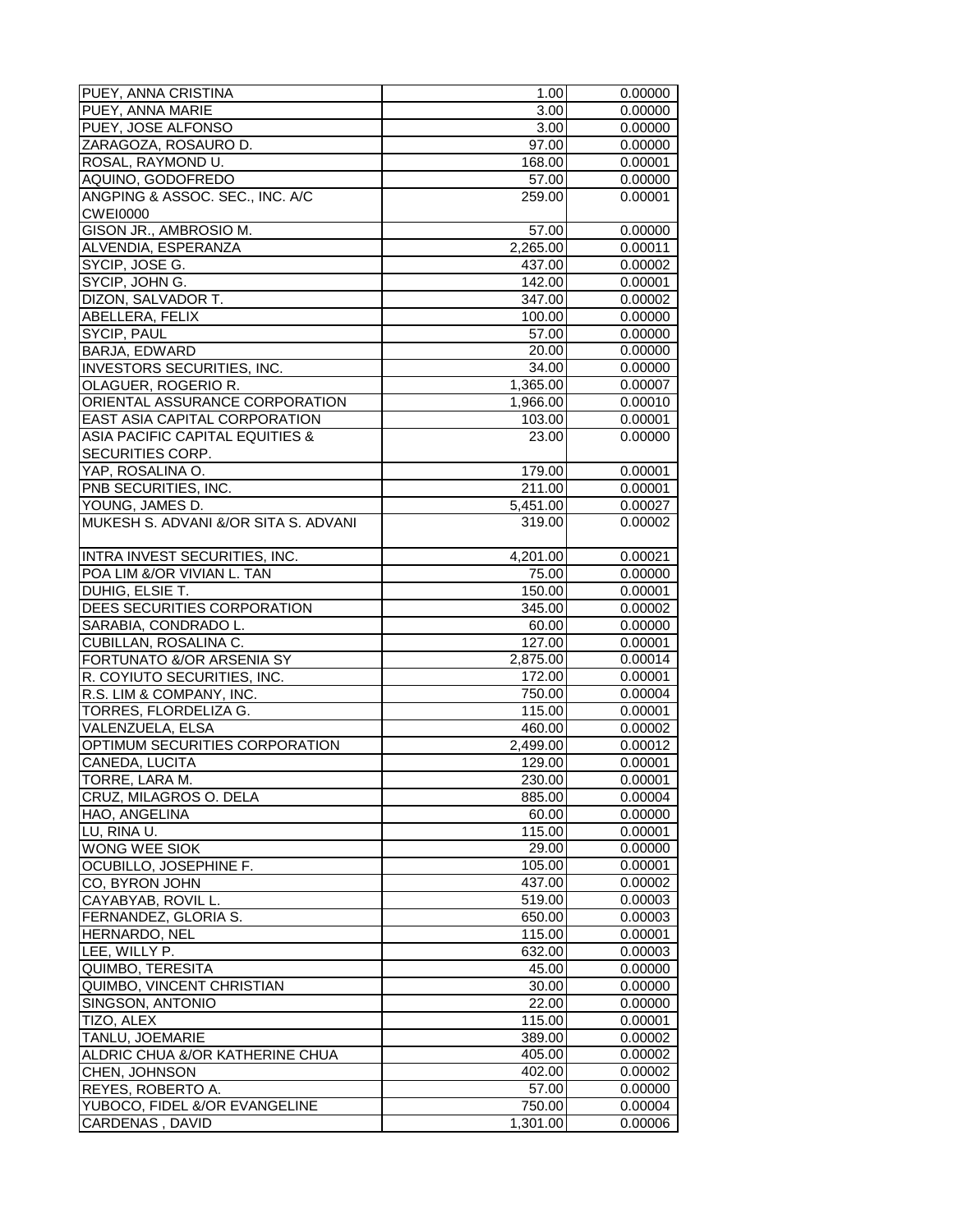| CARMONA, ROSEMARIE S.                | 172.00   | 0.00001 |
|--------------------------------------|----------|---------|
| TAN CHONG SENG                       | 90.00    | 0.00000 |
| TAN, LUCIANO H.                      | 7,674.00 | 0.00038 |
| GSIS FAO GRACE ALVAREZ ABONITALLA    | 161.00   | 0.00001 |
|                                      |          |         |
| DABLE JR., DAVID                     | 138.00   | 0.00001 |
| LIM, ERNIE Y.                        | 1,265.00 | 0.00006 |
| LEGASPI, MA. SALOME                  | 57.00    | 0.00000 |
| MADRID, RUBEN                        | 23.00    | 0.00000 |
| ALIPIO, ANTONIO                      | 58.00    | 0.00000 |
| <b>GUZMAN, ELEANOR DE</b>            | 22.00    | 0.00000 |
|                                      |          |         |
| ESTERON JR., ISMAEL J.               | 11.00    | 0.00000 |
| ESPINUEVA, JEMELLI G.                | 259.00   | 0.00001 |
| NAZAIRE, SARAHLEE C.                 | 129.00   | 0.00001 |
| KHOE JR., ANANIAS                    | 400.00   | 0.00002 |
| SARSOSA, MALOU K.                    | 57.00    | 0.00000 |
| TEH, BASILIO                         | 103.00   | 0.00001 |
| BITONG, ELIZABETH                    | 1,150.00 | 0.00006 |
| YUKEE, MINERVA F.                    | 1,610.00 | 0.00008 |
| GONZALES, ESTHER ESMENA              | 115.00   | 0.00001 |
| MANAPAT, CARLOS B.                   | 477.00   | 0.00002 |
| LIM, CELY S.                         | 1,150.00 | 0.00006 |
| OMENGAN JR., VICENTE U.              | 699.00   | 0.00003 |
| LI, SANDRA                           | 150.00   | 0.00001 |
| TAN, CARIDAD K.                      | 7,066.00 | 0.00035 |
| ALPAPARA, WILSON                     | 481.00   | 0.00002 |
| ERIC VERBO &/OR ANGELITA VERBO       | 29.00    | 0.00000 |
| <b>MARTIN, LYONELL</b>               | 135.00   | 0.00001 |
| MUNOZ, MILADY                        | 910.00   | 0.00004 |
| ANG YEE TIM                          | 120.00   | 0.00001 |
| DIAZ, AIDA GARCIA                    | 345.00   | 0.00002 |
| PASCUA, ERLINDA A.                   | 202.00   | 0.00001 |
| REGINA CAPT DEVT CORP/001081         | 333.00   | 0.00002 |
| ROBLES, MARIO J.                     | 489.00   | 0.00002 |
| ALPAPARA, WILSON                     | 212.00   | 0.00001 |
| CHIN, JIMMY NG ENG                   | 1,169.00 | 0.00006 |
| CHUAN, MANUEL CO SING                | 450.00   | 0.00002 |
|                                      |          |         |
| LIM, ERNNIE P,                       | 30.00    | 0.00000 |
| TIU, GRACE L.                        | 834.00   | 0.00004 |
| QUERUBIN, CRISOSTOMO                 | 880.00   | 0.00004 |
| YEO, MICHAEL                         | 495.00   | 0.00002 |
| <b>VENUS, ALEXANDER</b>              | 14.00    | 0.00000 |
| ELMAR PANOPIO &/OR RUBY PANOPIO      | 44.00    | 0.00000 |
| TANG, SAMUEL U. DY                   | 169.00   | 0.00001 |
| JALOCON, BLESILDA G.                 | 16.00    | 0.00000 |
| DAGANDAN, VIRGINIA A.                | 239.00   | 0.00001 |
| VALIANT CARE SYSTEM CORP.            | 67.00    | 0.00000 |
| GO, MIGUELA SY                       | 2,848.00 | 0.00014 |
| WEE, BENITA                          | 849.00   | 0.00004 |
| TONY CO &/OR HERBERT CO              | 33.00    |         |
|                                      |          | 0.00000 |
| PO, JOSE                             | 91.00    | 0.00000 |
| CARMENCITA PAJARILLO &/OR CEZAR P.   | 995.00   | 0.00005 |
| PAJARILLO                            |          |         |
| SARABIA, MARIETTA                    | 30.00    | 0.00000 |
| <b>CUBILLAN, JACINTO</b>             | 125.00   | 0.00001 |
| POA LIM &/OR BRYAN LIM               | 75.00    | 0.00000 |
| DIAZ, CATHERINE P.                   | 30.00    | 0.00000 |
| ESMANE, GENARO E.                    | 118.00   | 0.00001 |
| ALEXANDER D. LO &/OR CARMELITA L. LO | 150.00   | 0.00001 |
|                                      |          |         |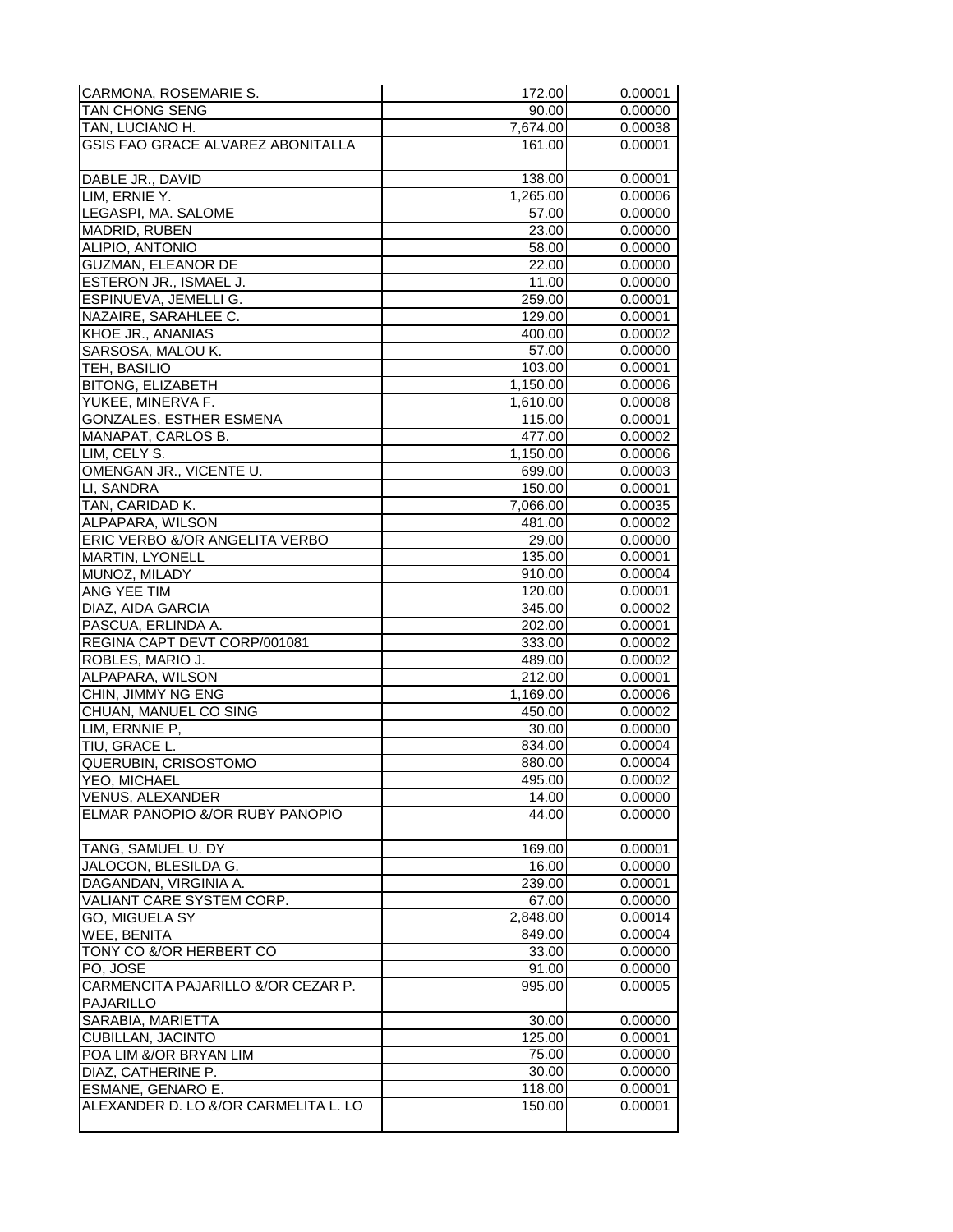| SARABIA, MARIETTA                        | 45.00                 | 0.00000 |
|------------------------------------------|-----------------------|---------|
| CHI DANG CO &/OR GREG S. CO              | 230.00                | 0.00001 |
| CO, DANIEL S.                            | 230.00                | 0.00001 |
| JOSE J. LEONARDO &/OR TERESITA           | 38.00                 | 0.00000 |
| LEONARDO                                 |                       |         |
| SIA LIM BOON                             | 1,435.00              | 0.00007 |
| ONGCHINKE, WINSTON                       | 574.00                | 0.00003 |
| SIA PHOA A HON                           | 5,593.00              | 0.00027 |
| PEREZ, NICASIO P.                        | 244.00                | 0.00001 |
| MANZANO, DOMINIC                         | 1,150.00              | 0.00006 |
| YAP, VICTORIA                            | 519.00                | 0.00003 |
|                                          |                       |         |
| VITO, AUGUST CAESAR                      | 425.00                | 0.00002 |
| ROSA, GABRIEL P. LA                      | 874.00                | 0.00004 |
| DOBLES, RODOLFO D.                       | 230.00                | 0.00001 |
| BARENG, JOCELYN D.                       | 30.00                 | 0.00000 |
| FRANCISCO, RUBEN C.                      | 230.00                | 0.00001 |
| GARCIA, MARIA C.                         | 43.00                 | 0.00000 |
| LIM, MANUEL G.                           | 84.00                 | 0.00000 |
| GAW, TERESITA                            | 575.00                | 0.00003 |
| ANA, EMMANUEL SAN JUAN STA.              | 105.00                | 0.00001 |
| CATHAY SECURITIES CO., INC. A/C#1713     | 9.00                  | 0.00000 |
|                                          |                       |         |
| <b>LIM SIN ENG</b>                       | 150.00                | 0.00001 |
| CELESTINO FRANCISCO B. ALMAZAN II        | 931.00                | 0.00005 |
| &/OR MARIA JOVIE ANN O. ALMAZAN          |                       |         |
| ASICO, WINIFREDA B.                      | 169.00                | 0.00001 |
| UY BEE NGO                               | 230.00                | 0.00001 |
| YU CHENG KANG                            | 150.00                | 0.00001 |
| ALFREDO MARTINEZ &/OR ELIZABETH          | 30.00                 | 0.00000 |
| <b>GABRIEL</b>                           |                       |         |
| DALANGIN, RADILLA RAZON                  | 575.00                | 0.00003 |
| JERUSALEM, DULCESIMA L.                  | 30.00                 | 0.00000 |
| LO, JOHNNY                               | 12,261.00             | 0.00060 |
| ONG, DOLORES                             | 920.00                | 0.00005 |
| BALBINO, RUBY B.                         | 420.00                | 0.00002 |
| AQUINO, ROSALIE A.                       | 858.00                | 0.00004 |
| SADO, JULIET P.                          | 1,035.00              | 0.00005 |
| ESTER A. CUEVA &/OR MARY JOYCE A.        | 920.00                | 0.00005 |
| <b>CUEVA</b>                             |                       |         |
| FERNANDEZ, JOHHNY                        | 1,150.00              | 0.00006 |
|                                          | 45.00                 |         |
| ITRINIDAD. ANGEL<br>PASCUAL, BENJAMIN S. |                       | 0.00000 |
|                                          | 175.00                | 0.00001 |
| LAO, GINA A.                             | 62.00                 | 0.00000 |
| YUOANKEE, PAUL D.                        | 2,355.00              | 0.00012 |
| MAURICIO A. PIRAMIDE &/OR ALBERTINO B.   | 43.00                 | 0.00000 |
| ALO                                      |                       |         |
| DY, BERNABE                              | $\overline{1,}150.00$ | 0.00006 |
| ONG, JERRY C.                            | 5,795.00              | 0.00028 |
| KA, JUANA ONG                            | 30.00                 | 0.00000 |
| UY, JULIETA T.                           | 150.00                | 0.00001 |
| SUGAY, MA. THERESA L.                    | 1,150.00              | 0.00006 |
| CANIZARES, MANUEL &/OR ANTONIA           | 1,713.00              | 0.00008 |
| LACSON, ELIA L.                          | 120.00                | 0.00001 |
| GURNAMAL, AIL &/OR HARESH                | 195.00                | 0.00001 |
| BARRAMEDA, MA. JESUSA O.                 | 15.00                 | 0.00000 |
| DEPAKAKIBO, ARNOLD RAFAEL Y.             | 460.00                | 0.00002 |
| LAU KAY CHUNG                            | 60.00                 | 0.00000 |
| TAN, NATIVIDAD L.                        | 575.00                | 0.00003 |
| UY, ANTONIO                              | 2,300.00              | 0.00011 |
| GAWTEE, NIDA UY                          | 230.00                | 0.00001 |
| CHUA, JEANIE A.                          | 52.00                 | 0.00000 |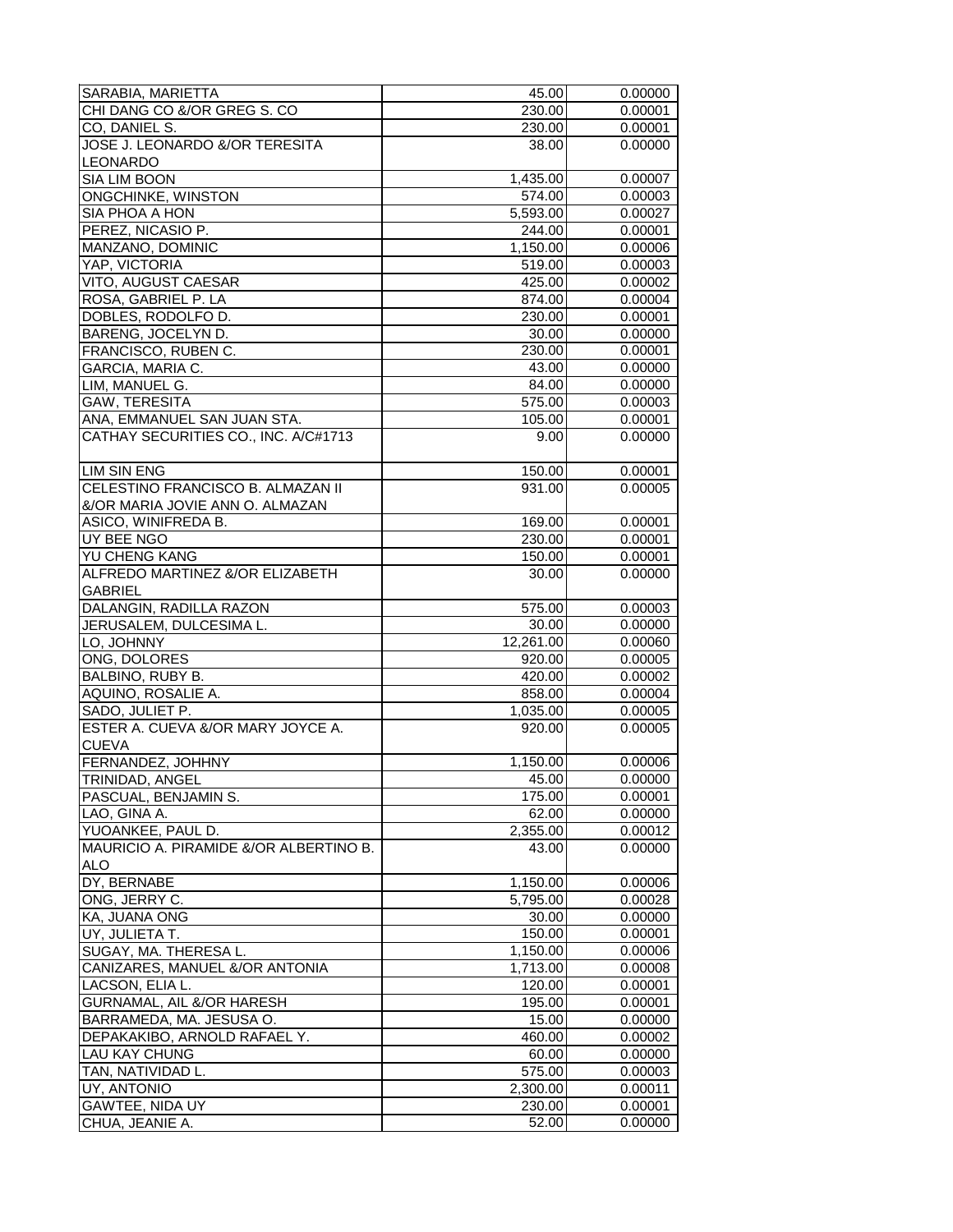| LECHIDO, JOAN S.                            | 230.00    | 0.00001 |
|---------------------------------------------|-----------|---------|
| BORRES, JUN M.                              | 1,495.00  | 0.00007 |
| PALISOC, MARCELINO N.                       | 1,301.00  | 0.00006 |
| PEPITO, RUNALDO                             | 75.00     | 0.00000 |
| CASUPANAN, JANE                             | 230.00    | 0.00001 |
| LLESOL, MANUEL I.                           | 1,150.00  | 0.00006 |
| PARAGGUA, RUTHEBBA L.                       | 230.00    | 0.00001 |
| SANTIAGO, CECILIA ROSEMELI C.               | 230.00    | 0.00001 |
| <b>CHUA, VICENTE EUTY</b>                   | 16.00     | 0.00000 |
| TAN, HUDSON ANG                             | 3,000.00  | 0.00015 |
|                                             |           |         |
| TAN, GEORGE D. &/OR LUZ A.                  | 575.00    | 0.00003 |
| CONQUEST LINKAGES CORPORATION               | 728.00    | 0.00004 |
| <b>CCONQ</b>                                |           |         |
| YEO, MELVISON                               | 1,265.00  | 0.00006 |
| TANUNLIONG, ERWIN T.                        | 839.00    | 0.00004 |
| CHUA BON PEN                                | 1,950.00  | 0.00010 |
| TONY CO &/OR KENNETH CO                     | 75.00     | 0.00000 |
| YANG, YLAINE DEE                            | 230.00    | 0.00001 |
| DULALIA, ELIAS D.                           | 115.00    | 0.00001 |
| LIBI, MADEILINE TAN                         | 150.00    | 0.00001 |
| SO, HELEN C.                                | 1,952.00  | 0.00010 |
| ERFELO, ANABELLE M.                         | 63.00     | 0.00000 |
| AMANDA M. PADILLA A/C CPADIAMA              | 718.00    | 0.00004 |
| BIANCA M. PADILLA A/C CPADIBIA              | 718.00    | 0.00004 |
| ERICA M. PADILLA A/C CPADIERI               | 718.00    | 0.00004 |
| PATRICK M. PADILLA A/C CPADIPAT             | 93.00     | 0.00000 |
| MAURO BRAVO JR. &/OR ANDRELIE BRAVO         | 90.00     | 0.00000 |
|                                             |           |         |
| ACOSTA, EVELYN M.                           | 84.00     | 0.00000 |
| ANG, JONATHAN ONG                           | 230.00    | 0.00001 |
| SORIANO, GINA C.                            | 690.00    | 0.00003 |
| SAY, ELIZABETH C.                           | 115.00    | 0.00001 |
| <b>GATCHALIAN, EMERITA &amp;/OR CECILIA</b> | 230.00    | 0.00001 |
| <b>RIVERA</b>                               |           |         |
| OQUIAS, JOCELYN LIM                         |           |         |
| FRANCIS I. SALVADOR ITF JOSE LEANDRO        | 5,750.00  | 0.00028 |
|                                             | 1,150.00  | 0.00006 |
| F. SALVADOR                                 |           |         |
| MARCELO SOYAO &/OR ETHEL M. ITF MA.         | 30.00     | 0.00000 |
| RCHELO SOYAO                                |           |         |
| RODOLFO V. LIM &/OR NGA BIN C. LIM          | 92.00     | 0.00000 |
| QUITORIANO, ALEJANDRO R                     | 188.00    | 0.00001 |
| BARRAMEDA, ALEXANDER O.                     | 115.00    | 0.00001 |
| <b>BALMES, GREGORIA ACLAN</b>               | 115.00    | 0.00001 |
| LAZA, ROSSAMANTHA C.                        | 172.00    | 0.00001 |
| <b>SHAN SHAN LAM</b>                        | 1,035.00  | 0.00005 |
| LEE, VICTORIA GO                            | 1,150.00  | 0.00006 |
| OMENGAN, IGNACIO U.                         | 2,070.00  | 0.00010 |
| TANG, EDMUND U. DY                          | 150.00    | 0.00001 |
| CATHAY SECURITIES CO., INC. A/C 2703        | 575.00    | 0.00003 |
|                                             |           |         |
| <b>MACIAS, MEDINA</b>                       | 131.00    | 0.00001 |
| CUYUGAN, VIRGINIA A.                        | 131.00    | 0.00001 |
| CANLAS, MA. VICTORIA JOSEFA R.              | 112.00    | 0.00001 |
| QUEZON CITY ACADEMY                         | 39,840.00 | 0.00196 |
| BRAVO, OFELIA C.                            | 2,816.00  | 0.00014 |
| <b>INFANTADO, GRACE JUMIG</b>               | 805.00    | 0.00004 |
| CHUA, ALVIN G.                              | 129.00    | 0.00001 |
| SIY, WILLY                                  |           |         |
|                                             | 345.00    | 0.00002 |
| MONTEVERDE, MANUELITO C.                    | 65.00     | 0.00000 |
| CHOI, ANITA                                 | 300.00    | 0.00001 |
| QUERUBIN, EILYN O.                          | 460.00    | 0.00002 |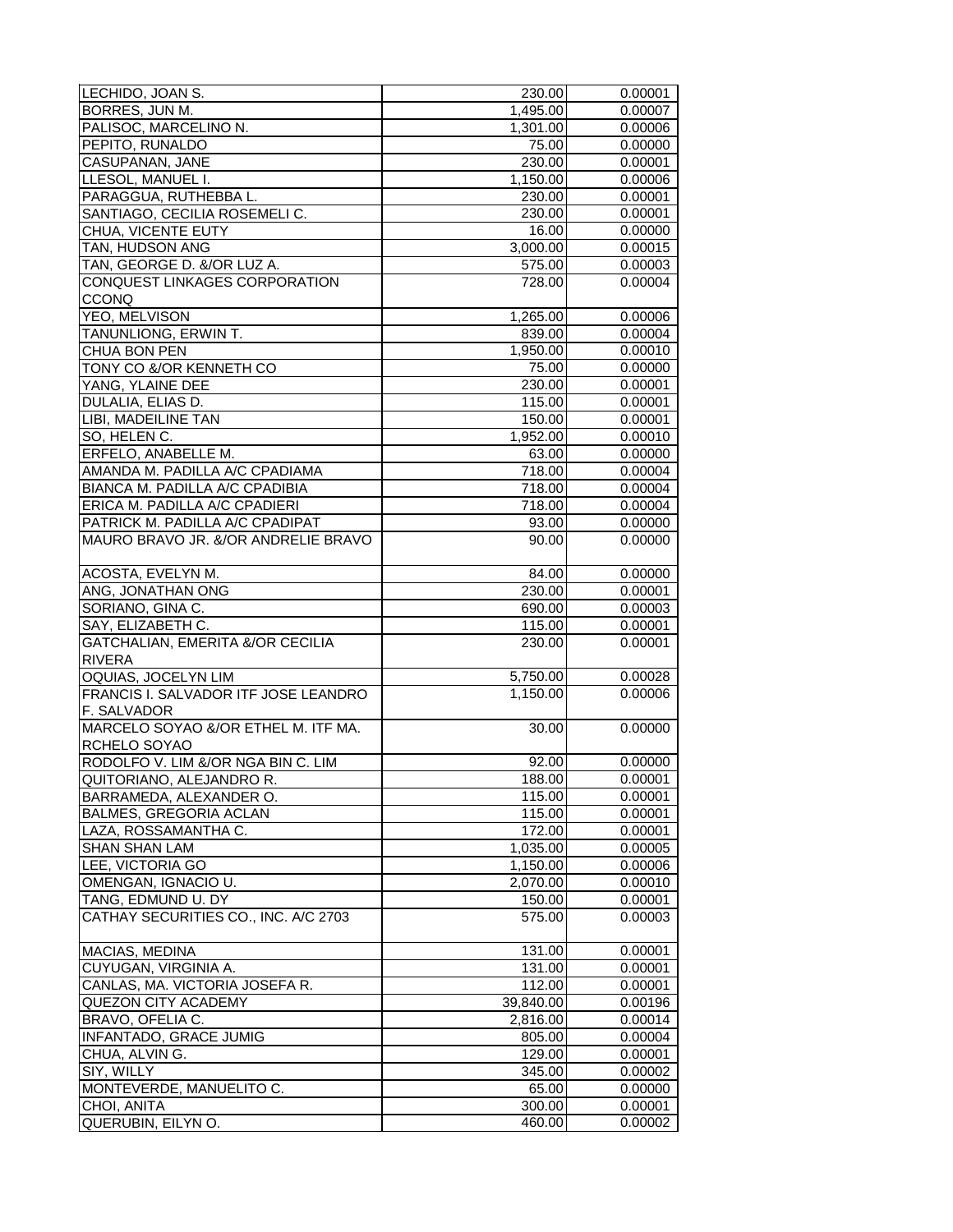| PUNZALAN, JAIME C.                    | 575.00   | 0.00003 |
|---------------------------------------|----------|---------|
| BERMEJO, MARISSA V.                   | 1,548.00 | 0.00008 |
| LOPEZ, ADORA A.                       | 84.00    | 0.00000 |
| MENDOZA, EVANGELINA P.                | 261.00   | 0.00001 |
| RAMIREZ, IDA NG                       | 51.00    | 0.00000 |
| TEMPLANZA, ELIZABETH C.               | 704.00   | 0.00003 |
| TADEO, NESTOR E.                      | 1,186.00 | 0.00006 |
| YANEZA, LOREZA Q.                     | 230.00   | 0.00001 |
| LIZARONDO JR., FELIX SANTIAGO         | 632.00   | 0.00003 |
|                                       | 517.00   |         |
| VENERACION, MARIA GORDIANA KIM        |          | 0.00003 |
| MANSUKHANI, AJIT K.                   | 235.00   | 0.00001 |
| LEE, SAMUEL U.                        | 6,511.00 | 0.00032 |
| LIM, MAYBELLE                         | 2,604.00 | 0.00013 |
| CAROLYN PASCUAL &/OR JACINTO          | 8,329.00 | 0.00041 |
| <b>PASCUAL</b>                        |          |         |
| DIZON, ABELARDO T.                    | 115.00   | 0.00001 |
| PERDON, FLORECITA B.                  | 158.00   | 0.00001 |
| SABORNAY, VICENTE A.                  | 690.00   | 0.00003 |
| TENG, ABELARDO T.                     | 1,050.00 | 0.00005 |
| JOSE S. BANGAYAN &/OR RAQUEL T.       | 2,645.00 | 0.00013 |
| <b>BANGAYAN</b>                       |          |         |
| PIMENTEL, ALBERT C.                   | 87.00    | 0.00000 |
| FLAMINIANO, ADRIEN REUEL E.           | 37.00    | 0.00000 |
| MA. TERESITA BATARA &/OR ANITA BATARA | 249.00   | 0.00001 |
|                                       |          |         |
| VILLACORTES, CARMEN N.                | 26.00    | 0.00000 |
| CARIG, LEONILA T.                     | 143.00   | 0.00001 |
| ROCES, IRENE VIOLA DE                 | 301.00   | 0.00001 |
|                                       |          |         |
| CASELA, PETRONILA A.                  | 117.00   | 0.00001 |
| DELARIARTE, MICHAEL L.                | 1,207.00 | 0.00006 |
| SALCEDO, EDGARDO M.                   | 575.00   | 0.00003 |
| SANTOS, RAUL L.                       | 435.00   | 0.00002 |
| LAO, JOHN T.                          | 2,201.00 | 0.00011 |
| CARINO, NESTOR C.                     | 450.00   | 0.00002 |
| LANUZA, ROGELIO A.                    | 129.00   | 0.00001 |
| GUSAYKO, MARIA CHUA                   | 16.00    | 0.00000 |
| MELENDEZ, ALFREDO V.                  | 455.00   | 0.00002 |
| MERCADO, BRANDO                       | 115.00   | 0.00001 |
| PADILLA, JOCELYN T.                   | 244.00   | 0.00001 |
| ESPARAGOZA, ROWENA TEVES              | 75.00    | 0.00000 |
| ILOQUELLANO. ROSALIE TEVES            | 749.00   | 0.00004 |
| ABABAT, ROSEMARIE TEVES               | 182.00   | 0.00001 |
| MERCADO, GRACE                        | 150.00   | 0.00001 |
| VICENTE TE &/OR BETTY TE              | 864.00   | 0.00004 |
| <b>HUI TIN WAI</b>                    | 197.00   | 0.00001 |
| MACABASCO JR., CORNELIO M.            | 575.00   | 0.00003 |
| LIM, JACOB G.                         | 1,725.00 | 0.00008 |
| LIM, TIMOTHY G.                       | 1,725.00 | 0.00008 |
| <b>GUZMAN, AGNES</b>                  |          |         |
|                                       | 7.00     | 0.00000 |
| DELFIN LETRAN &/OR DAVID JOE KEE SI   | 3,000.00 | 0.00015 |
| MARTINEZ, ANTONIO C.                  | 431.00   | 0.00002 |
| ASIA METAL TRADING CORPORATION        | 1,050.00 | 0.00005 |
| DALIVA, MA. LILIAN D. L.              | 15.00    | 0.00000 |
| QUA, RAFAEL MARIA                     | 23.00    | 0.00000 |
| GUZMAN, MA. TERESITA DE               | 345.00   | 0.00002 |
| TAN, WILLIAM LUY                      | 300.00   | 0.00001 |
| DIAZ, EMMANUEL                        | 1,150.00 | 0.00006 |
|                                       |          |         |
| YU, SILVESTRE &/OR KAREN GEMMEL       | 575.00   | 0.00003 |
| LIM, JOSEFITO                         | 300.00   | 0.00001 |
| LUMANTAS, NEIL /MARIO PELISCO         | 460.00   | 0.00002 |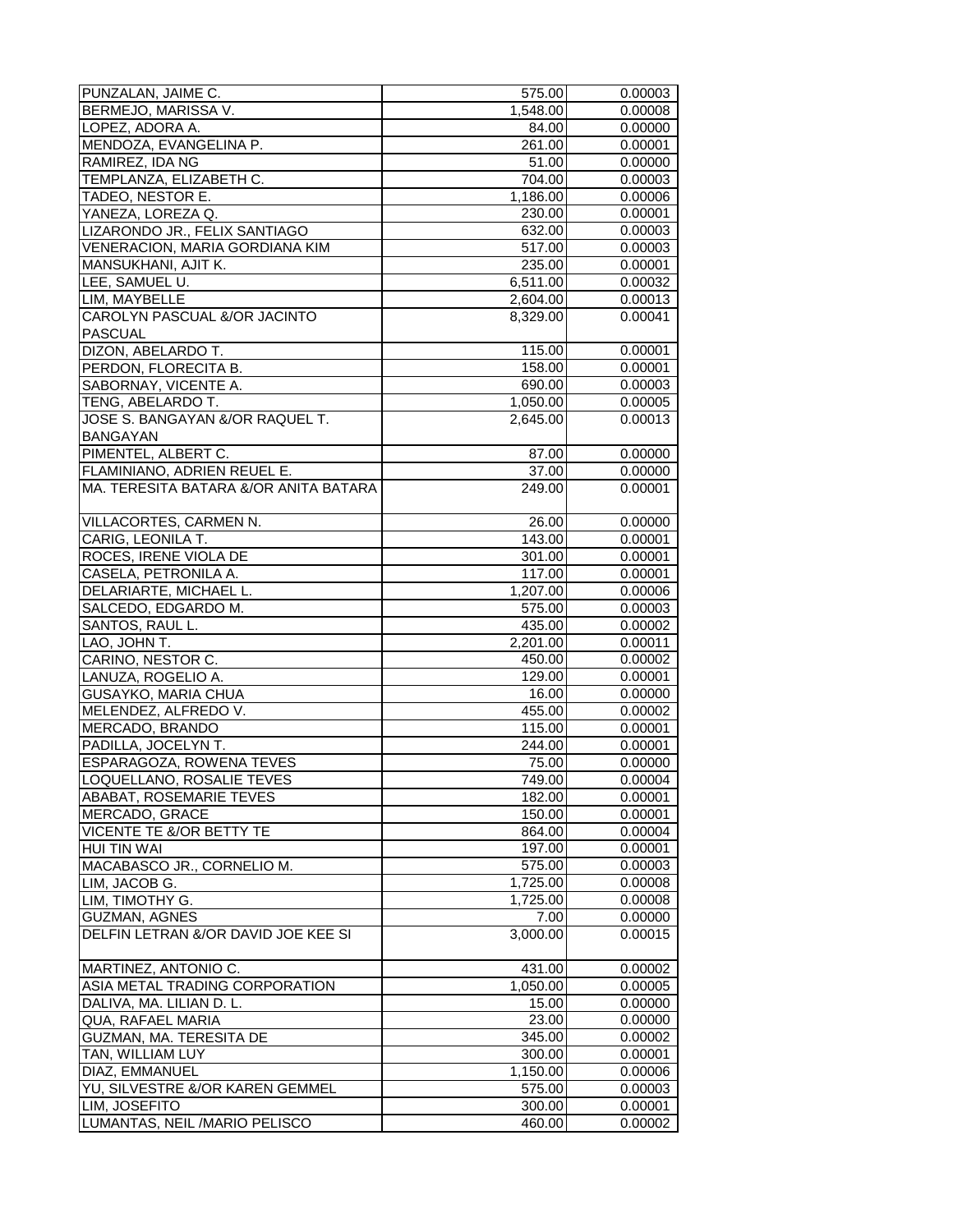| MONTANTE, CONCHITA I.                | 73.00     | 0.00000 |
|--------------------------------------|-----------|---------|
| SANTOS, RONALDY S.                   | 15.00     | 0.00000 |
| JESUS, MILDRED H. DE                 | 90.00     | 0.00000 |
| LIM, DIOMEDES G.                     | 39.00     | 0.00000 |
| PANTALEON, VIRGINIA                  | 73.00     | 0.00000 |
| GSIS FAO EDNA M. VILLAMIN            | 115.00    | 0.00001 |
| MAGBALON, LORITESSE S.               | 287.00    | 0.00001 |
| HINLO, GISELLE M.                    | 115.00    | 0.00001 |
| CHU, DARWIN M.                       | 115.00    | 0.00001 |
| YUMOL, RAFAEL I.                     | 4.00      | 0.00000 |
| PICACHE, MA. ELIZABETH V.            | 750.00    | 0.00004 |
| MALIG, JAIME                         | 3,906.00  | 0.00019 |
| BALDAGO, GLORIA PATRIA A.            |           |         |
|                                      | 17.00     | 0.00000 |
| WONG, CORAZON KIAT                   | 1,762.00  | 0.00009 |
| ESPARAGOZA, EMMANUEL L.              | 305.00    | 0.00001 |
| MATIAS, LETICIA V.                   | 35.00     | 0.00000 |
| EBOL, WILLIAM                        | 2,449.00  | 0.00012 |
| TORRES, ESTRELLA M.                  | 716.00    | 0.00004 |
| SI JOE KEE, DAVID                    | 2,300.00  | 0.00011 |
| CELY C. REAPORT &/OR SENEN C.        | 150.00    | 0.00001 |
| <b>REAPORT</b>                       |           |         |
| ROBERT ANG &/OR FELIZA YAP           | 1,150.00  | 0.00006 |
| MACALAGAY, MARY JOY                  | 230.00    | 0.00001 |
| BIGORNIA, WILLIAM DE LEON            | 129.00    | 0.00001 |
| DOMANTAY, MARY JOY S.                | 345.00    | 0.00002 |
| DIPASUPIL, EUSEBIO A.                | 414.00    | 0.00002 |
| TAN BUN BENG                         | 2,875.00  | 0.00014 |
| SY, MICHAEL                          | 16.00     | 0.00000 |
| TORRES, RODOLFO O.                   | 87.00     | 0.00000 |
| BALDERAMA, LYMA                      | 115.00    | 0.00001 |
| HO, RACHEL Y.                        | 337.00    | 0.00002 |
| DUHIG, ELMA G.                       | 517.00    | 0.00003 |
| CATAPIA, ARMI LYLAH                  | 1,150.00  | 0.00006 |
| OCCIDENTAL, VERNACITA                | 36.00     | 0.00000 |
| MORENO, ERNESTO                      | 1,150.00  | 0.00006 |
| DIZON, FRANCISCO A.                  | 7,122.00  | 0.00035 |
| ENDAYA, TITUS L.                     | 2,000.00  | 0.00010 |
| MONDIDO, ALEGRIA P.                  | 230.00    | 0.00001 |
| ANG, DANNY K.                        | 10,640.00 | 0.00052 |
| ANGLINBEE, ROBERTO K.                | 6,655.00  | 0.00033 |
| CASTRO. MA. ELEONOR T.               | 115.00    | 0.00001 |
| LIM, BENJAMIN T.                     | 892.00    | 0.00004 |
| ONG, ANTONIO                         | 80.00     | 0.00000 |
| GOTAMCO, IDA GOTAMCO TAN &/OR        | 780.00    | 0.00004 |
| <b>AMELIA</b>                        |           |         |
| GINETE, MYLA                         | 129.00    | 0.00001 |
| BUYCO, MARY ALLYN C.                 | 230.00    | 0.00001 |
| MARIA TERESA V. SORIANO &/OR LOURDES |           |         |
| C. VELASCO                           | 1,096.00  | 0.00005 |
|                                      | 460.00    | 0.00002 |
| TE, FLORENCE                         |           |         |
| TANJUAKIO, NOE A.                    | 416.00    | 0.00002 |
| CHU, IVY T. CHU &/OR CESAR S.        | 68.00     | 0.00000 |
| YEE, JENNIFER T.                     | 33.00     | 0.00000 |
| MELGAR, BALTAZAR L.                  | 2,389.00  | 0.00012 |
| SIA, ANITA                           | 3,450.00  | 0.00017 |
| ICARO, CARLITO L. &/OR MILAGROS L.   | 259.00    | 0.00001 |
| PO, EPIFANIO T.                      | 734.00    | 0.00004 |
| MOYA, JOSEPH ROSTUM B.               | 230.00    | 0.00001 |
| CASTRO, EDUARDO F.                   | 227.00    | 0.00001 |
| REGALA, TEODORO D.                   | 1.00      | 0.00000 |
| JASMIN, RUFINO T.                    | 822.00    | 0.00004 |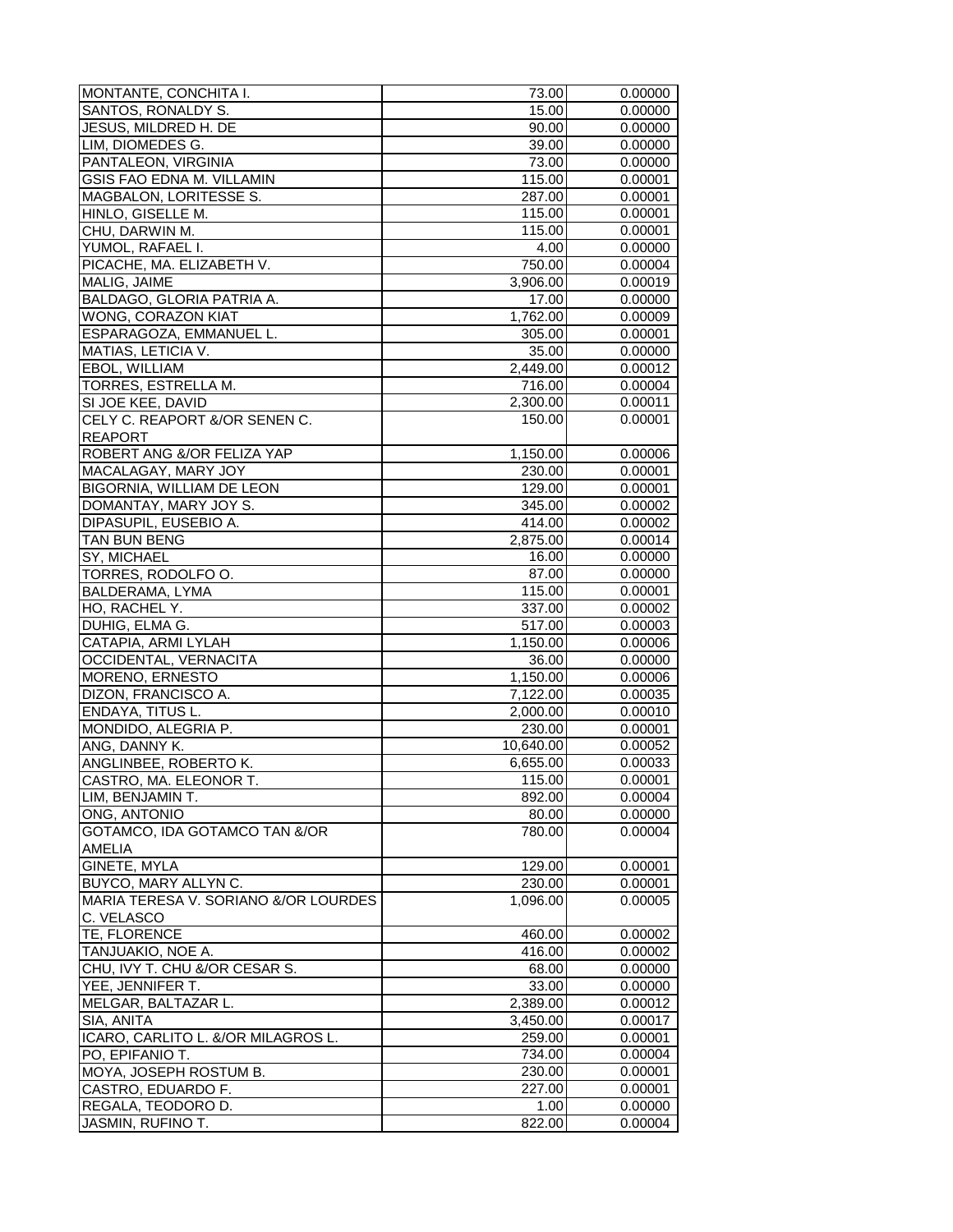| UY CHUN BING                               | 3,170.00              | 0.00016 |
|--------------------------------------------|-----------------------|---------|
| GO, ALBERT H.                              | 11,500.00             | 0.00056 |
| MANTUANO, RONER R.                         | 1,301.00              | 0.00006 |
| GARRIDO, PIVI H.                           | 120.00                | 0.00001 |
| ANTINEO, RODRIGO L.                        | 115.00                | 0.00001 |
| TAN, SAMSON                                | 3,105.00              | 0.00015 |
| SALUD, ROY O.                              | 349.00                | 0.00002 |
| <b>TAN KOK PUAN</b>                        | 33.00                 | 0.00000 |
| RAMIREZ, LEOVINO C.                        | 126.00                | 0.00001 |
| PHILIPPINE JOURNALISTS, INC.               | 10.898.00             | 0.00053 |
| UY, BENITO C.                              | 886.00                | 0.00004 |
| ONG, SIAO-LIONG L.                         | 450.00                | 0.00002 |
| LIBARIOS, RUBY                             | 690.00                | 0.00003 |
| MAYBELLINE IGNACIO &/OR JOSEPH             | $\overline{5}1.00$    | 0.00000 |
| PATRICK ROBERT IGNACIO                     |                       |         |
| DOMOGO, JOSEPH G.                          | 1,150.00              | 0.00006 |
| <b>SALMIN, CECILE</b>                      | 158.00                | 0.00001 |
| LIM, ANDRES                                | 2,300.00              | 0.00011 |
| HERNANDEZ, RENATO M.                       | $\overline{3,}450.00$ | 0.00017 |
| CHUA, LOLITA                               | 150.00                | 0.00001 |
| NGO, LORETA T.                             | 1,290.00              | 0.00006 |
| <b>GERARDINE VILLAPANDO &amp;/OR PILAR</b> | 5.00                  | 0.00000 |
| ROSALES ITF ARMALOU R. VILLAPANDO          |                       |         |
| SUY LING DY, ROSA                          | 4,600.00              | 0.00023 |
| ANG KIAN LAM                               | 2,070.00              | 0.00010 |
| YU, FORTUNATA                              | 230.00                | 0.00001 |
| LIMKIMSO, MARIANO                          | 287.00                | 0.00001 |
| VIRTUSIO, MA. CECILIA G.                   | 115.00                | 0.00001 |
| CHUA, CEFERINO                             | 3,737.00              | 0.00018 |
| ARIZNABARRETA, EDGAR G.                    | 752.00                | 0.00004 |
| CORTES, RENATO M.                          | 1,150.00              | 0.00006 |
| YAN, MIA CARLA S.                          | 2,300.00              | 0.00011 |
| ATILES, MA. ELAINE P.                      | 75.00                 | 0.00000 |
| QUA, PATRICK L.                            | 3.00                  | 0.00000 |
| QUA, GERARD L.                             | 42.00                 | 0.00000 |
| ADUAN, SOFRONIO R.                         | 3.00                  | 0.00000 |
| LACSON, SALVACION L.                       | 150.00                | 0.00001 |
| DIAMANTE, PERLA                            | 36.00                 | 0.00000 |
| <b>TAN SIOK YAN</b>                        | 13.00                 | 0.00000 |
| UY, HYDEE                                  | 118.00                | 0.00001 |
| PLANDES, JOVITA A.                         | 30.00                 | 0.00000 |
| ERNESTO B. LLANEZA &/OR ERNESTO            | 30.00                 | 0.00000 |
| <b>LLANEZA III</b>                         |                       |         |
| GAMBOA JR., DOMINADOR L.                   | 477.00                | 0.00002 |
| CHUA, REGINA DE VILLA                      | 88.00                 | 0.00000 |
| PANTALEON, VIRGINIA G.                     | 438.00                | 0.00002 |
| PADILLA, AMANDA MEDINA                     | 277.00                | 0.00001 |
| PADILLA, PATRICK MEDINA                    | 36.00                 | 0.00000 |
| PADILLA, BIANCA MEDINA                     | 277.00                | 0.00001 |
| PADILLA, ERICA MEDINA                      | 277.00                | 0.00001 |
| LIM, MELCHOR TAN                           | 442.00                | 0.00002 |
| OBANA, VALERIANO RESARDE                   | 719.00                | 0.00004 |
| QUINTO, SOFIA CERA                         | 1,035.00              | 0.00005 |
| GEMILIANO S. MANALILI &/OR ALMA B.         | 97.00                 | 0.00000 |
| MANALILI                                   |                       |         |
| YUCHENGCO III, ALFONSO S.                  | 11,904.00             | 0.00058 |
| DIZON, SALVADOR TIOTUYCO                   | 56.00                 | 0.00000 |
| ATIENZA, MA. LUISA ONGSIAPCO               | 1,150.00              | 0.00006 |
| TAN, FELISA Y.                             | 602.00                | 0.00003 |
| YUCHENGCO-LIM DEV. CORP.                   | 8,445.00              | 0.00041 |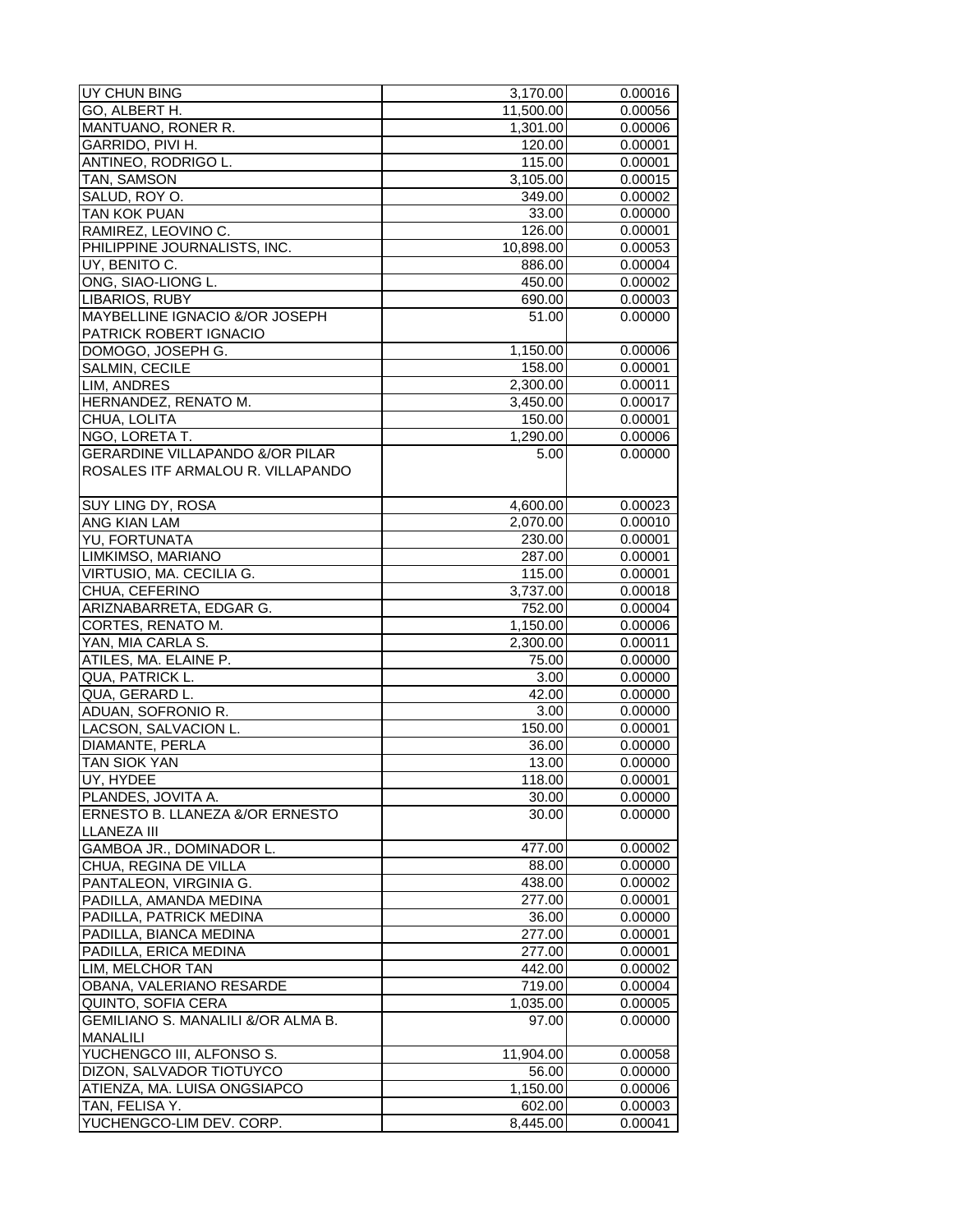| LIM JR., VICTOR YUCHENGCO                  | 920.00    | 0.00005 |
|--------------------------------------------|-----------|---------|
| CANIZARES, MANUEL RAMOS                    | 19,154.00 | 0.00094 |
| ONGADON, JORDAN CHAN                       | 5,795.00  | 0.00028 |
| ONG, JOSEPH CHAN                           | 7.419.00  | 0.00036 |
| CHUA, BON PEN SEE                          | 750.00    | 0.00004 |
| BUENAVENTURA, PEDRO PANOPIO                | 335.00    | 0.00002 |
| LAM, SHAN SHAN                             | 399.00    | 0.00002 |
| TONG, FRANCISCO K.                         | 34.00     | 0.00000 |
| FERMIN, ERNESTO A.                         | 113.00    | 0.00001 |
| ANGEL S. TRINIDAD &/OR ERLINDA R.          | 92.00     | 0.00000 |
| <b>DUQUE</b>                               |           |         |
| <b>GO, PACITA TAN</b>                      |           |         |
|                                            | 360.00    | 0.00002 |
| DY TANG, EDMUND UY                         | 57.00     | 0.00000 |
| PANOPIO, ELMAR A.                          | 1,199.00  | 0.00006 |
| CHU, JOHN FREDERICK DY                     | 2,165.00  | 0.00011 |
| GERALDINE MARIE SANTIAGO IN TRUST TO       | 2,252.00  | 0.00011 |
| DANILO H. SANTIAGO                         |           |         |
| BENJAMIN CO CA & CO., INC.                 | 335.00    | 0.00002 |
| CO, FAY UY                                 | 7,332.00  | 0.00036 |
| YAO, LUIS ANTONIO UY                       | 1,274.00  | 0.00006 |
| ADVANI, SITA SEHWANI                       | 945.00    | 0.00005 |
| OBIDOS, WINSTON M.                         | 18.00     | 0.00000 |
| ETHEL M. SOYAO OR MARCELO U. SOYAO         | 11.00     | 0.00000 |
| ONG, GIOK ENG O.                           | 235.00    | 0.00001 |
| ALDRIC SY CHUA &/OR KATHERINE COO          | 486.00    | 0.00002 |
| <b>CHUA</b>                                |           |         |
| ALICIA T. LIM &/OR JOY T. LIM & RICHARD T. | 9,200.00  | 0.00045 |
|                                            |           |         |
| LIM                                        |           |         |
| JOSE BERNARDINO SO &/OR AMELIA             | 7,648.00  | 0.00038 |
| CASTILLO SO                                |           |         |
| DY, AURORA Y.                              | 17.00     | 0.00000 |
| VILLADELGADO, FREDDIE G.                   | 80.00     | 0.00000 |
| ALVENDIA, ESPERANZA PAHATI                 | 874.00    | 0.00004 |
| ALVENDIA, SYLVIA PAHATI                    | 43.00     | 0.00000 |
| TE, CYNTHIA DIONISIO                       | 79.00     | 0.00000 |
| PROJECT QUEST CORPORATION                  | 357.00    | 0.00002 |
| TANDOC, NEIL CLIFFORD C.                   | 324.00    | 0.00002 |
| ANTHONY TAN ANG &/OR SUSAN SI ANG          | 3,520.00  | 0.00017 |
| ICHUA. TERESITA WY                         | 7.526.00  | 0.00037 |
| CHUA, CONSTANTINO WY                       | 381.00    | 0.00002 |
| CHUA, WILLINGTON WY                        | 1,792.00  | 0.00009 |
| CHENG, SUSAN CHAM                          | 18,792.00 | 0.00092 |
| CRUZ, MARY JOY DOMANTAY                    | 132.00    | 0.00001 |
| PINEDA, RODOLFO R.                         | 94.00     | 0.00000 |
| SY, WILSON L.                              | 9,683.00  | 0.00048 |
| TANQUIENG, JULIET OMENGAN                  | 955.00    | 0.00005 |
| OMENGAN, JOYCE D.                          | 1,060.00  | 0.00005 |
| <b>ENDAYA, TITUS LEVISTE</b>               | 41.00     | 0.00000 |
| LUY TAN, WILLIAM HAW                       | 115.00    | 0.00001 |
|                                            |           |         |
| MACIAS, NELLY L.                           | 187.00    | 0.00001 |
| LIBRES, RICHARD P.N.                       | 718.00    | 0.00004 |
| TAN, HELEN C.                              | 259.00    | 0.00001 |
| SANVICTORES, JULIUS J.                     | 230.00    | 0.00001 |
| CHUA, JOSE                                 | 1,690.00  | 0.00008 |
| TAN YAN DOO, JOSE                          | 5,750.00  | 0.00028 |
| ENRIQUEZ, EUGENIO ACIERTO                  | 194.00    | 0.00001 |
| CO KIAN CHAY                               | 45.00     | 0.00000 |
| BALBON, EVELINA A.                         | 678.00    | 0.00003 |
| <b>SIO FONG WONG</b>                       | 49.00     | 0.00000 |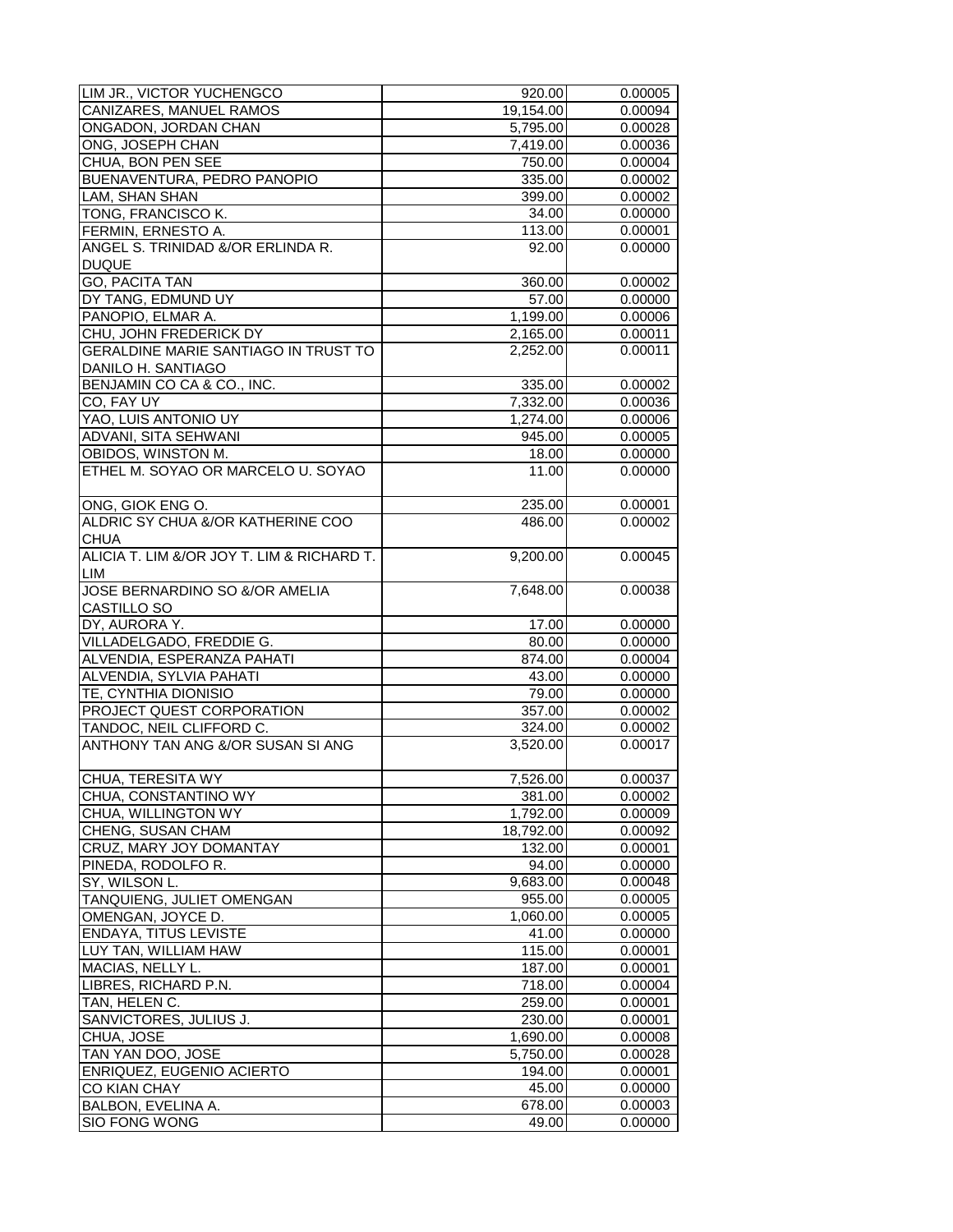| <b>TURNER, PHILIP</b>                    | 1.00             | 0.00000  |
|------------------------------------------|------------------|----------|
| AUGUSTO VILLANUEVA SANCHEZ &/OR          | 4,744.00         | 0.00023  |
|                                          |                  |          |
| FRANCIANINA GONZALEZ SANCHEZ             |                  |          |
|                                          |                  |          |
| YU, VERONICA VIRGINIA R.                 | 359.00           | 0.00002  |
| SANTOS-QUA, GUIA MARGARITA               | 11.00            | 0.00000  |
| PENA, NELIA A.                           | 353.00           | 0.00002  |
| TAN, JOSE YAN DOO                        | 345.00           | 0.00002  |
| TURNER, ELNORA N.                        | 1.00             | 0.00000  |
| TAN, MA. LIWAYWAY M.                     | 259.00           | 0.00001  |
| WONG, JUSTINE U.                         | 105.00           | 0.00001  |
| <b>GERALDINE A. SANTIAGO IN TRUST TO</b> | 443.00           | 0.00002  |
| DANILO H. SANTIAGO                       |                  |          |
| MARY LINA A. SANTIAGO IN TRUST TO        | 2,696.00         | 0.00013  |
| DANILO H. SANTIAGO                       |                  |          |
| STELLA MARIE A. SANTIAGO IN TRUST TO     | 2,696.00         | 0.00013  |
| DANILO H. SANTIAGO                       |                  |          |
| BAUAN MACHINE SHOP, INC.                 | 52.00            |          |
|                                          |                  | 0.00000  |
| DIAZ, AIDA G.                            | 8.00             | 0.00000  |
| GISON, AMBROSIO M.                       | 28.00            | 0.00000  |
| CO, KIAN CHAY G.                         | 361.00           | 0.00002  |
| PACIFIC NORTHSTAR, INC.                  | 24.00            | 0.00000  |
| ONG, CHRISTINE S.                        | 5,996.00         | 0.00029  |
| QUE, LIONG HEE G.                        | 52,297.00        | 0.00257  |
| LAGANDAON, ROMULUS T. &/OR MA.           | 4,343.00         | 0.00021  |
| <b>LOURDES</b>                           |                  |          |
| PASCUAL, JACINTO OR CAROLYN              | 3,546.00         | 0.00017  |
| TANTUCO, ELOISA G.                       | 10.00            | 0.00000  |
| NICASIO M. MARIN JR. &/OR ARNOLFO O.     | 2,269.00         | 0.00011  |
| <b>ACERO</b>                             |                  |          |
| NG, MARIA ROSARIO Y.                     | 1,212.00         | 0.00006  |
| TE, BETTY G.                             | 506.00           | 0.00002  |
| CHUA, VICENTE EUTY L.                    | 690.00           | 0.00003  |
| <b>BENDOM HOLDINGS CORPORATION</b>       | 1,780.00         | 0.00009  |
| VILLALBA JR., ISIDRO C.                  | 484.00           | 0.00002  |
| MADILYN O. CALDOZA                       | 181.00           | 0.00001  |
| YAP, ROBERT LOUIS L.                     | 125.00           | 0.00001  |
| DIAZ, EMMANUEL G.                        | 64.00            | 0.00000  |
| GEMPERLE, MICHELLE PEREZ                 | 2,213.00         | 0.00011  |
| GILI JR., GUILLERMO F.                   | 1,212.00         | 0.00006  |
| PANG, VICENTE LIM                        | 230.00           | 0.00001  |
|                                          |                  | 0.00000  |
| MEDINA, ARNIE A.<br>YU, JOSEPHINE        | 16.00            |          |
|                                          | 30.00            | 0.00000  |
| AGUIRRE, EMELITA G.                      | 58.00            | 0.00000  |
| PUEBLO, MARY GRACE G.                    | 345.00           | 0.00002  |
| ALOVA, AARON T. ALOVA &/OR NORA G.       | 1,380.00         | 0.00007  |
| BELL-KNIGHT, EDNA S.                     | 5,750.00         | 0.00028  |
| ONG. VICTOR SY                           | 1,682.00         | 0.00008  |
| MARASIGAN, APOLINARIO/PURITA/MA. C.P.    | 30.00            | 0.00000  |
| <b>ASSUMPTA</b>                          |                  |          |
| PCD NOMINEE CORP - FILIPINO              | 728,387,654.00   | 35.74946 |
| PCD NOMINEE CORP - NON FILIPINO          | 686,476,143.00   | 33.69243 |
|                                          | 2,037,478,896.00 |          |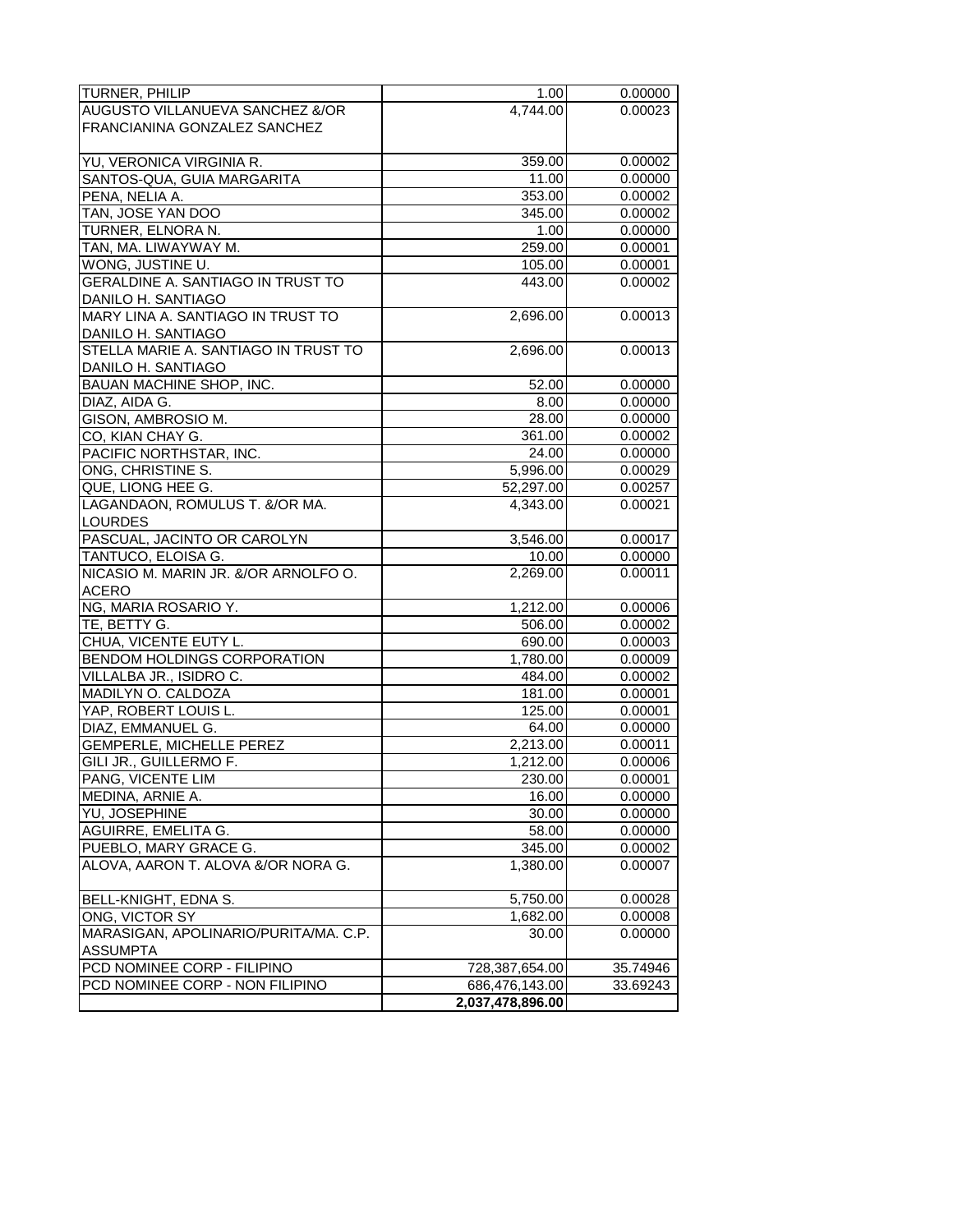| <b>PREFERRED SH NAME</b>                             | <b>OUTSTANDING SHARES</b> | PERCENTAGE         |
|------------------------------------------------------|---------------------------|--------------------|
| ABACUS SECURITIES CORP.                              | 6,021.00                  | 2.25160            |
| MANDARIN SECURITIES CORPORATION                      | 7,583.00                  | 2.83572            |
| MONTANTE, CONCHITA I.                                | 70.00                     | 0.02618            |
| AQUINO, ROSALIE                                      | 133.00                    | 0.04974            |
| ARAMBULO, GUADALUPE A.                               | 575.00                    | 0.21503            |
| NGO, LORETA                                          | 8,600.00                  | 3.21604            |
| BDO SECURITIES CORP.                                 | 9,304.00                  | 3.47930            |
| OCCIDENTAL, VERNACITA                                | 35.00                     | 0.01309            |
| <b>BERMEJO, MARISSA</b>                              | 243.00                    | 0.09087            |
| BUENVIAJE, ALLAN                                     | 255.00                    | 0.09536            |
| OPTIMUM SECURITIES CORP.                             | 16,666.00                 | 6.23238            |
| CAMPOS LANUZA & CO. INC.                             | 3,535.00                  | 1.32194            |
| CASELA, PETRONILA                                    | 16.00                     | 0.00598            |
| CHENG SIO BIN                                        | 128.00                    | 0.04787            |
| CHENG, SUSAN                                         | 2,665.00                  | 0.99660            |
| CHUA, JEANIE A.                                      | 50.00                     | 0.01870            |
| PANTALEON, VIRGINIA                                  | 487.00                    | 0.18212            |
| CHUA, VICENTE                                        | 110.00                    | 0.04114            |
| PASCUAL, CAROLYN &/OR JACINTO                        | 1,295.00                  | 0.48428            |
| CO, JUSTINA DY                                       | 3,258.00                  | 1.21835            |
| PASCUAL, CAROLYN OR JACINTO                          | 570.00                    | 0.21316            |
| CO, KIAN CHAY                                        | 110.00                    | 0.04114            |
| YUOANKEE, PAUL D.                                    | 369.00                    | 0.13799            |
| CONCEPCION CHUA CHENG                                | 333.00                    | 0.12453            |
| CONCEPCION, CARMENCITA                               | 31,842.00                 | 11.90756           |
| CUBILLAN, JACINTO CU                                 | 153.00                    | 0.05722            |
| CUBILLAN, ROSALINA C.                                | 133.00                    | 0.04974            |
| PENA, NELIA A.                                       | 55.00                     | 0.02057            |
| PIMENTEL, ALBERT CHUA                                | 83.00                     | 0.03104            |
| ROSARIO, RODOLFO P. DEL                              | 81,521.00                 | 30.48540           |
| DIAZ, AIDA GARCIA                                    | 55.00                     | 0.02057            |
| PO, EPIFANIO T.                                      | 104.00                    | 0.03889            |
| PO, JOSE                                             | 87.00                     | 0.03253            |
| EIB SECURITIES INC.                                  | 83.00                     | 0.03104            |
| RAMIREZ, IDA                                         | 63.00                     | 0.02356            |
| ESTABILLO, IMEE T.                                   | 17.00                     | 0.00636            |
| ROSAL, RAYMOND U.                                    | 174.00                    | 0.06507            |
| RUBIO, CESAR A.                                      | 1,028.00                  | 0.38443            |
| LAO, GINA A.                                         | 416.00                    | 0.15557            |
| SALES, MERLYN K.                                     | 85.00                     | 0.03179            |
| <b>GLOBALINKS SEC. &amp; STOCKS</b>                  | $\overline{2,}454.00$     | 0.91769            |
| GO, PACITA TAN                                       | 51.00                     | 0.01907            |
| SALOM, R. JOHN CHRISTOPHER J.                        | 833.00                    | 0.31151            |
| GO, ROBERTO CHAN                                     | 1,367.00                  | 0.51120            |
| SALOM, H.J. ADELEEN FRANCES J.<br>GOMEZ, ERIBERTO H. | 833.00                    | 0.31151            |
| SALUD, ROY ONG                                       | 1,028.00                  | 0.38443            |
| GURNAMAL, AIL &/OR HARESH                            | 333.00<br>202.00          | 0.12453            |
| GUSAYKO ONG. MARIA CHUA                              | 18.00                     | 0.07554<br>0.00673 |
| HUI, TIN WAI                                         | 188.00                    | 0.07030            |
| HWANG, HANS YAP                                      | 5,558.00                  | 2.07846            |
| TAN, CARIDAD K.                                      | 1,111.00                  | 0.41547            |
| JASMIN, RUFINO T.                                    | 116.00                    | 0.04338            |
| TAN, LUCIANO H.                                      | 7,309.00                  | 2.73326            |
| TAN, REMEDIOS TIU                                    | 866.00                    | 0.32385            |
| LAO, BUN THIAM                                       | 925.00                    | 0.34591            |
| TANDOC, NEIL CLIFFORD C.                             | 46.00                     | 0.01720            |
| LIBRES, RICHARD PONCIANO                             | 425.00                    | 0.15893            |
| LUYS SECURITIES CO. INC.                             | 1,852.00                  | 0.69257            |